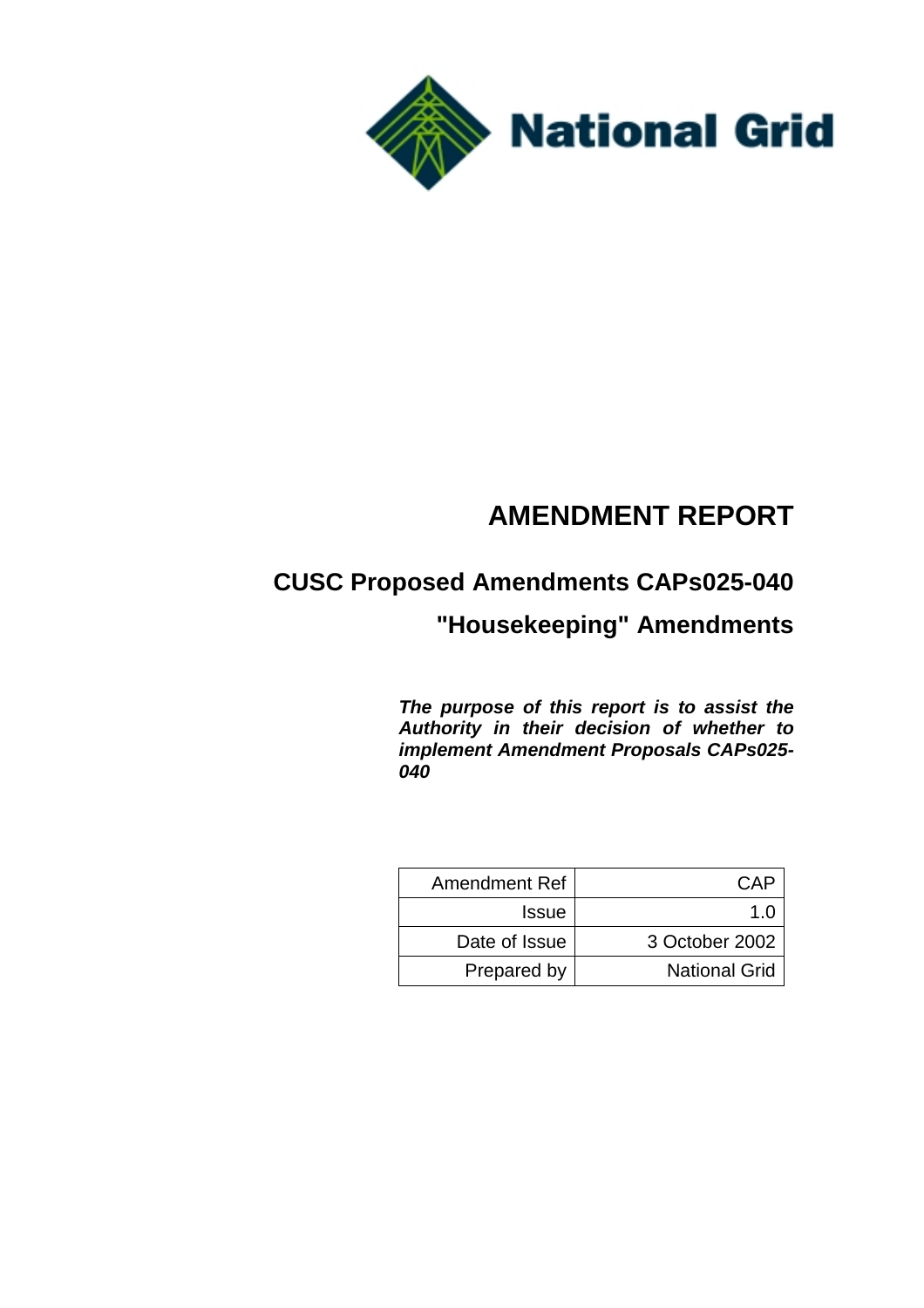#### <span id="page-1-0"></span>**I DOCUMENT CONTROL**

#### **a National Grid Document Control**

| <b>Version</b> | <b>Date</b> | <b>Author</b>        | <b>Change Reference</b>                        |
|----------------|-------------|----------------------|------------------------------------------------|
| 0.1            |             | <b>National Grid</b> | Draft for internal comment                     |
| 0.2            |             | <b>National Grid</b> | Draft for Industry comment                     |
| 1 በ            |             | <b>National Grid</b> | Formal version for submission to the Authority |

#### **b Document Location**

National Grid Website:

http://www.nationalgrid.com/uk/indinfo/cusc

#### **c [Distribution](http://www.nationalgrid.com/uk/indinfo/cusc)**

| <b>Name</b>                                | Organisation |
|--------------------------------------------|--------------|
| The Gas and Electricity Markets Authority  | Ofgem        |
| <b>CUSC Parties</b>                        | Various      |
| <b>Panel Members</b>                       | Various      |
| National Grid Industry Information Website |              |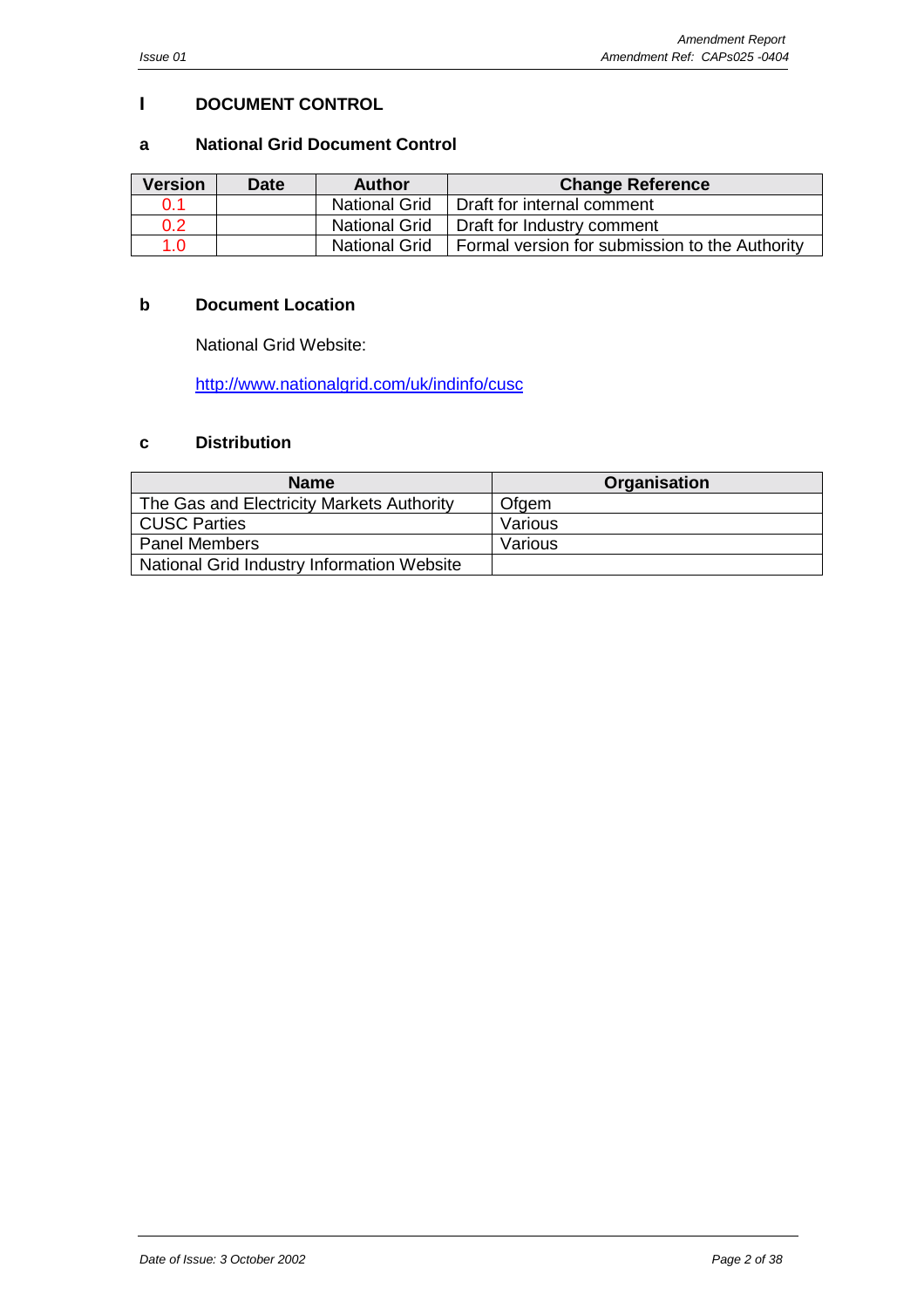#### **II CONTENTS TABLE**

| L             |                                                                        |
|---------------|------------------------------------------------------------------------|
|               | a                                                                      |
|               | h                                                                      |
|               | C                                                                      |
| $\mathbf{II}$ |                                                                        |
| 1.0           |                                                                        |
| 2.0           |                                                                        |
| 3.0           |                                                                        |
| 4.0           |                                                                        |
| 5.0           |                                                                        |
| 6.0           | ASSESSMENT AGAINST APPLICABLE CUSC OBJECTIVES 6                        |
| 7.0           |                                                                        |
| 8.0           |                                                                        |
| 9.0           |                                                                        |
| 10.0          |                                                                        |
| 11.0          |                                                                        |
| 12.0          |                                                                        |
|               |                                                                        |
|               |                                                                        |
|               |                                                                        |
|               |                                                                        |
|               |                                                                        |
|               | <b>ANNEX 3 - COPIES OF REPRESENTATIONS RECEIVED TO CONSULTATION 27</b> |
|               | ANNEX 4 - COPIES OF COMMENTS RECEIVED ON THE DRAFT AMENDMENT           |
|               |                                                                        |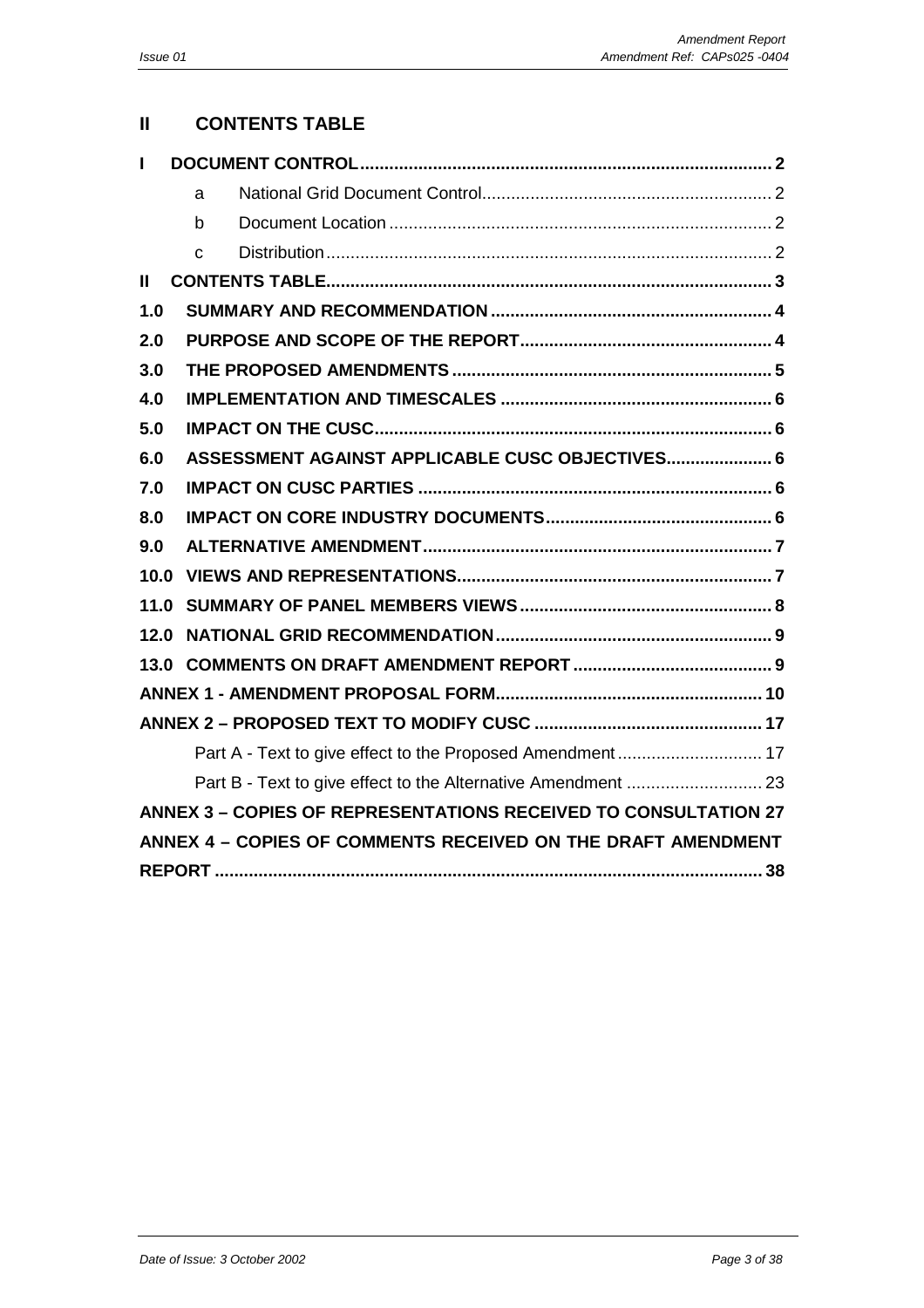#### <span id="page-3-0"></span>**1.0 SUMMARY AND RECOMMENDATION**

- 1.1 CAPs025-040 propose to amend the CUSC in order to correct a number of minor errors such as incorrect paragraph numbering, spelling errors and incorrect cross-references.
- 1.2 Amendment Proposals CAP025 to CAP040 were proposed by National Grid and submitted for consideration to the CUSC Amendments Panel Meeting on 16<sup>th</sup> August 2002. At the meeting the Panel determined that National Grid should initiate a period of wider industry consultation on the issues raised by CAPs025-040.
- 1.3 The Consultation Paper for CAPs025-040 was published by National Grid on 23 August 2002, placed on the CUSC website and copies sent to Core Industry Document Owners and CUSC Parties. Responses were invited by 20<sup>th</sup> September 2002.
- 1.4 National Grid received a total of 7 responses to the consultation for CAPs025-040 all of which supported the Proposed Amendments. One respondent (British Energy) described to National Grid an Alternative Amendment for CAP026 which is discussed in Section 9 of this Amendment Report. National Grid supports this Alternative Amendment and proposes it to replace the original CAP026 Amendment proposal. One respondent (Scottish Power) indicated that similar revised wording to that proposed in CAP040 for Paragraphs 8.21.8 & 8.23.5 was already in place in Paragraph 8.17.1 and National Grid have therefore drawn up and propose an alternative amendment to CAP040. A summary of all responses to the CAPs025-040 industry consultation is contained in Section 10 of this document. Copies of all responses to the CAPs 025-040 consultation are included at Annex 3.

#### **National Grid Recommendation**

- 1.5 National Grid recommends that CAP025, CAPs027-039 and the Alternative Amendments for CAP026 and CAP040 be approved for implementation.
- 1.6 It is recommended that the CUSC be modified in line with CAP025, CAPs027-039 and the Alternative Amendments proposed for CAP026 and CAP040 on the following basis:
	- i) Amendments approved by the Authority before the  $31<sup>st</sup>$  October will be implemented into the CUSC on 30<sup>th</sup> November;
	- ii) Amendments approved by the Authority between  $1<sup>st</sup>$  and 30 November will be implemented into the CUSC on 31<sup>st</sup> December; and
	- iii) Amendments approved by the Authority thereafter will be implemented on 31<sup>st</sup> December or 10 days after the Authority's decision whichever is the later.

#### **2.0 PURPOSE AND SCOPE OF THE REPORT**

- 2.1 This Amendment Report has been prepared and issued by National Grid under the rules and procedures specified in the Connection and Use of System Code (CUSC) as designated by the Secretary of State. It addresses issues relating to proposed housekeeping amendments to the CUSC.
- 2.2 Further to the submission of Amendment Proposals CAPs025-040 (see Annex 1) and the subsequent wider industry consultation that was undertaken by National Grid, this document is addressed and furnished to the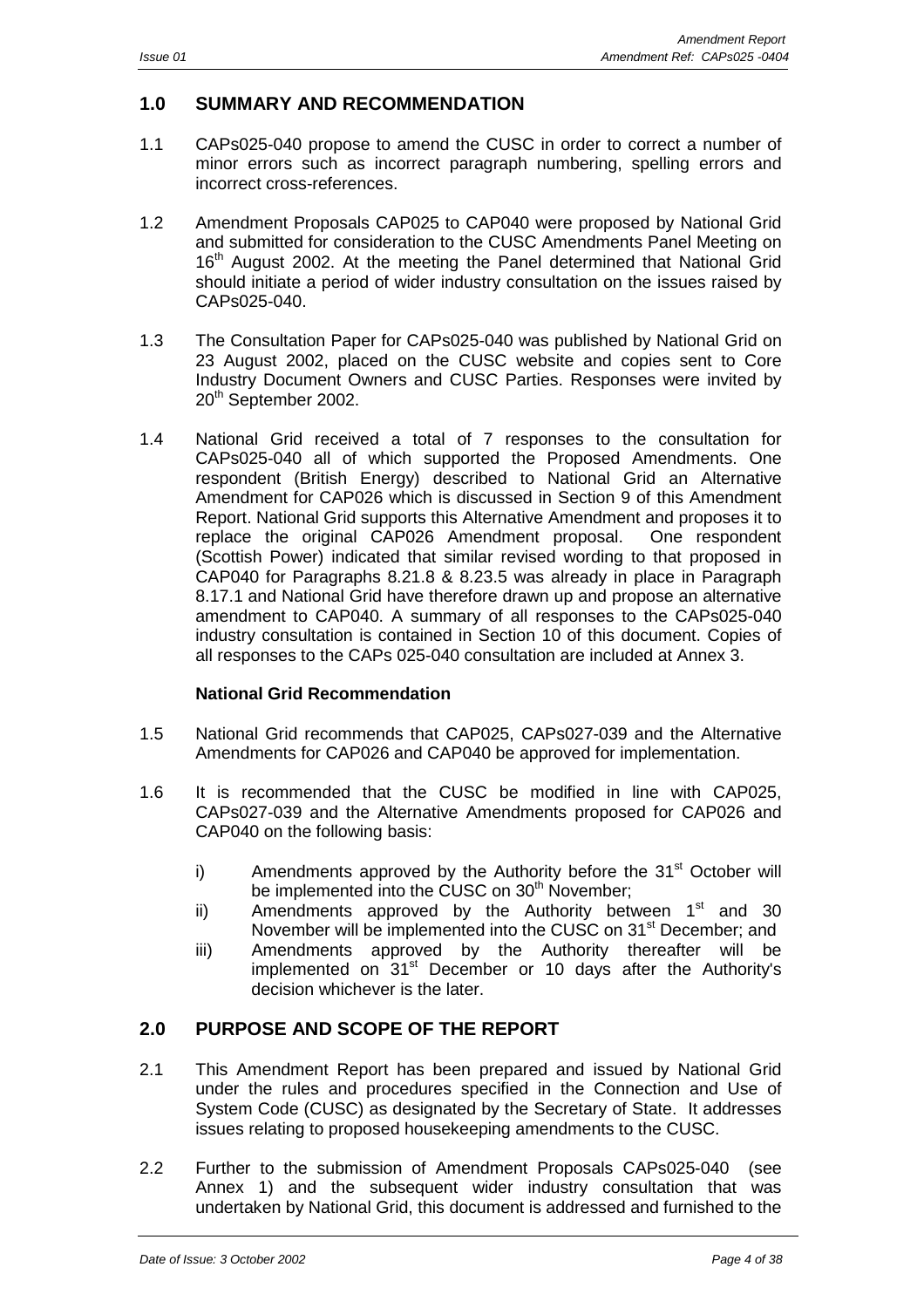Gas and Electricity Markets Authority ("the Authority") in order to assist them in their decision whether to implement Amendment Proposals CAPs025-040.

- <span id="page-4-0"></span>2.3 This document outlines the nature of the CUSC changes that are proposed. It incorporates National Grid's recommendations to the Authority concerning the Amendments. Copies of all representations received in response to the consultation have been also been included and a 'summary' of the representations received is also provided. Copies of each of the responses to the consultation are included as Annex 3 to this document.
- 2.4 This Amendment Report has been prepared in accordance with the terms of the CUSC. An electronic copy can be found on the National Grid website, at http://www.nationalgrid.com/uk/indinfo/cusc

#### **3.0 THE PROPOSED AMENDMENTS**

#### **[Background](http://www.nationalgrid.com/uk/indinfo/cusc)**

3.1 At the CUSC Amendment Panel Meeting held on 22<sup>nd</sup> March 2002 National Grid indicated that, in response to requests from CUSC Parties, a register of potential housekeeping amendments would be added to the monthly CUSC Amendments Progress Report. This register has appeared in the Progress Report since then. National Grid also indicated that the housekeeping amendments would be put to the Panel for consideration at approximately six monthly intervals. CAPs025-040 represent the first batch of such housekeeping amendments.

#### **The Proposed Amendments**

3.2 The following table is a summary of the Amendment Proposals represented by CAPs025-040:

| <b>CAP Ref</b>     | <b>Description of Proposed Amendment</b>            | Description of Issue or Defect that           |  |  |  |
|--------------------|-----------------------------------------------------|-----------------------------------------------|--|--|--|
| No                 |                                                     | <b>Proposed Amendment seeks to Address</b>    |  |  |  |
| CAP025             | Paragraph 3.6.8 remove "is" and replace with "it"   | Minor text error in Paragraph 3.6.8           |  |  |  |
| CAP <sub>026</sub> | Delete unnecessary full stop after "could .". In    | Paragraph 1.2.2 ends mid-word and             |  |  |  |
|                    | addition Paragraph 1.2.3 should be part of 1.2.2.   | erroneously begins new paragraph 1.2.3        |  |  |  |
|                    | 1.2.3 can be described as "Not Used" to avoid       |                                               |  |  |  |
|                    | renumbering subsequent Paragraphs                   |                                               |  |  |  |
| <b>CAP027</b>      | Section 11 definition of "Use of System Supply      | Incorrect reference to Exhibit J              |  |  |  |
|                    | Offer and Confirmation Notice" contains incorrect   |                                               |  |  |  |
|                    | reference to Exhibit J. Definition should reference |                                               |  |  |  |
|                    | "Exhibit G"                                         |                                               |  |  |  |
| <b>CAP028</b>      | Section 11 definition of "Operational Notification" | Incorrect cross reference to Paragraph 3.2.7  |  |  |  |
|                    | contains incorrect cross-reference to Paragraph     | (which does not exist in the CUSC)            |  |  |  |
|                    | 3.2.7. Definition should reference Paragraph 3.2.6, |                                               |  |  |  |
| CAP029             | Exhibit F Part B Use of System Application.         | Incorrect cross reference - Paragraph 6.14    |  |  |  |
|                    | Change cross reference from "Paragraph [6.14]" to   | does not deal with data requirements          |  |  |  |
|                    | "Paragraph 6.17"                                    |                                               |  |  |  |
| CAP030             | Exhibit O Interface Agreements. Correct             | Error in paragraph numbering of Paragraph     |  |  |  |
|                    | numbering of Paragraph 12.1.4.3, should be 12.1.4   | 12.1.4.3                                      |  |  |  |
|                    | (c)                                                 |                                               |  |  |  |
| CAP031             | Change references in Paragraph 4.1.2.7 to           | The references to OC5.5.1.6 and OC5.5.1.7     |  |  |  |
|                    | OC5.5.1.6 & OC5.5.1.7 to OC5.5.4 and OC5.5.5        | are now incorrect following a change to the   |  |  |  |
|                    | respectively                                        | Grid Code                                     |  |  |  |
| CAP032             | Change the cross-reference from Paragraph 9.3 to    | The reference to "Paragraph 9.3" in Paragraph |  |  |  |
|                    | Paragraph 11.3 (Definitions)                        | 4.5.2.7 is incorrect and should reference     |  |  |  |
|                    |                                                     | "Paragraph 11.3" (Definitions)                |  |  |  |
| CAP033             | Schedule 2 Exhibit 3 - Construction Agreement,      | Minor error in paragraph numbering            |  |  |  |
|                    | amend paragraph numbering of Paragraph 5.5.2        |                                               |  |  |  |
| <b>CAP034</b>      | Change the reference in Paragraph 9.10.4.7(a)(i)    | The reference to paragraph 9.10.4.2 is        |  |  |  |
|                    | from "9.10.4.2" to "9.10.4.4"                       | incorrect, the correct reference is 9.10.4.4  |  |  |  |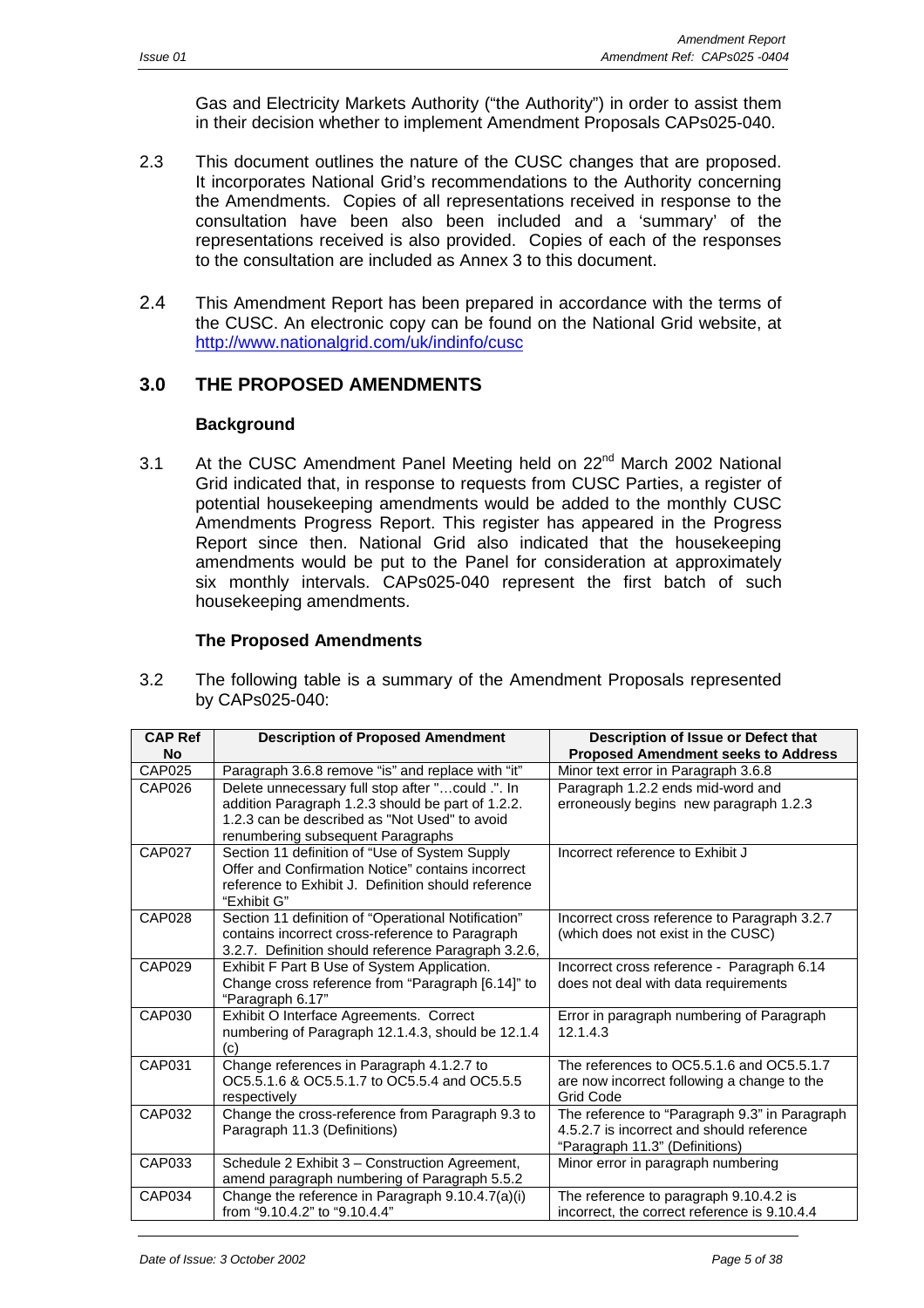<span id="page-5-0"></span>

| CAP035 | Delete part (iii) of Paragraph 6.3.3 and associated   | The Grid Code no longer contains any             |
|--------|-------------------------------------------------------|--------------------------------------------------|
|        | definition of "Additional Scheduling Data" in         | references to "Additional Scheduling Data"       |
|        | Section 11                                            | which became redundant with the introduction     |
|        |                                                       | of NETA                                          |
| CAP036 | Insert " $X = 1$ unless the circumstances in sub-     | There is a codification error in paragraph 2 of  |
|        | paragraphs (a) through to (d) apply" after " $I =$    | Appendix 1 of Schedule 3 relating to the value   |
|        | defined in paragraph 3 below" in paragraph 2 of       | of X. The MCUSA (Schedule 5, Appendix 1)         |
|        | Appendix 1 of Schedule 3                              | contained the line "subject always to sub-       |
|        |                                                       | paragraph 2.5 of this Schedule, in respect of    |
|        |                                                       | all Settlement Periods thereafter, 1.00 (subject |
|        |                                                       | as provided below);" and this was omitted in     |
|        |                                                       | error during its codification to CUSC.           |
| CAP037 | Exhibit B Connection Application, correct             | Minor error in paragraph numbering               |
|        | paragraph numbering of Section B, which should        |                                                  |
|        | begin with paragraph No 1                             |                                                  |
| CAP038 | Delete "Department for Education and Employment       | The source of the RPI index has been             |
|        | "Employment Gazette""" and replace with "Office       | changed from the Department of Education         |
|        | for National Statistics "Business Monitor MM23"       | and Employment's "Employment Gazette" to         |
|        |                                                       | the Office for National Statistics "Business"    |
|        |                                                       | Monitor MM23".                                   |
|        |                                                       |                                                  |
| CAP039 | Delete reference to Paragraph 8A2.1.3 and replace     | The reference to 8A2.1.3 is incorrect            |
|        | with reference to 8A1.1.3                             |                                                  |
| CAP040 | Insert "achievement of" after "facilitate" and before | Incorrect terminology in references to           |
|        | "the Applicable CUSC Objectives" in both              | Applicable CUSC Objectives                       |
|        | Paragraphs                                            |                                                  |

#### **4.0 IMPLEMENTATION AND TIMESCALES**

4.1 CAPs025-040 do not have material impact outside the scope of the CUSC. It is therefore proposed that implementation takes place in a controlled manner on the basis proposed in paragraph 1.6 above.

#### **5.0 IMPACT ON THE CUSC**

- 5.1 The Proposed Amendments would require amendment to those areas of the CUSC detailed in the table contained in Paragraph 3.2 above.
- 5.2 The text required to give effect to the Proposed Amendment is contained at Annex 2 of this document.

#### **6.0 ASSESSMENT AGAINST APPLICABLE CUSC OBJECTIVES**

6.1 Amendment of the CUSC on the basis of the housekeeping amendments represented by CAPs025-040 would improve efficiency in the amendment procedures themselves and would enable National Grid to more efficiently discharge its obligations under the Transmission Licence.

#### **7.0 IMPACT ON CUSC PARTIES**

7.1 No impact has been identified on CUSC Parties from the Proposed Amendments

#### **8.0 IMPACT ON CORE INDUSTRY DOCUMENTS**

8.1 Neither the Proposed Amendments nor the Alternative Amendment for CAP026 will have any impact on Core Industry Documents or other industry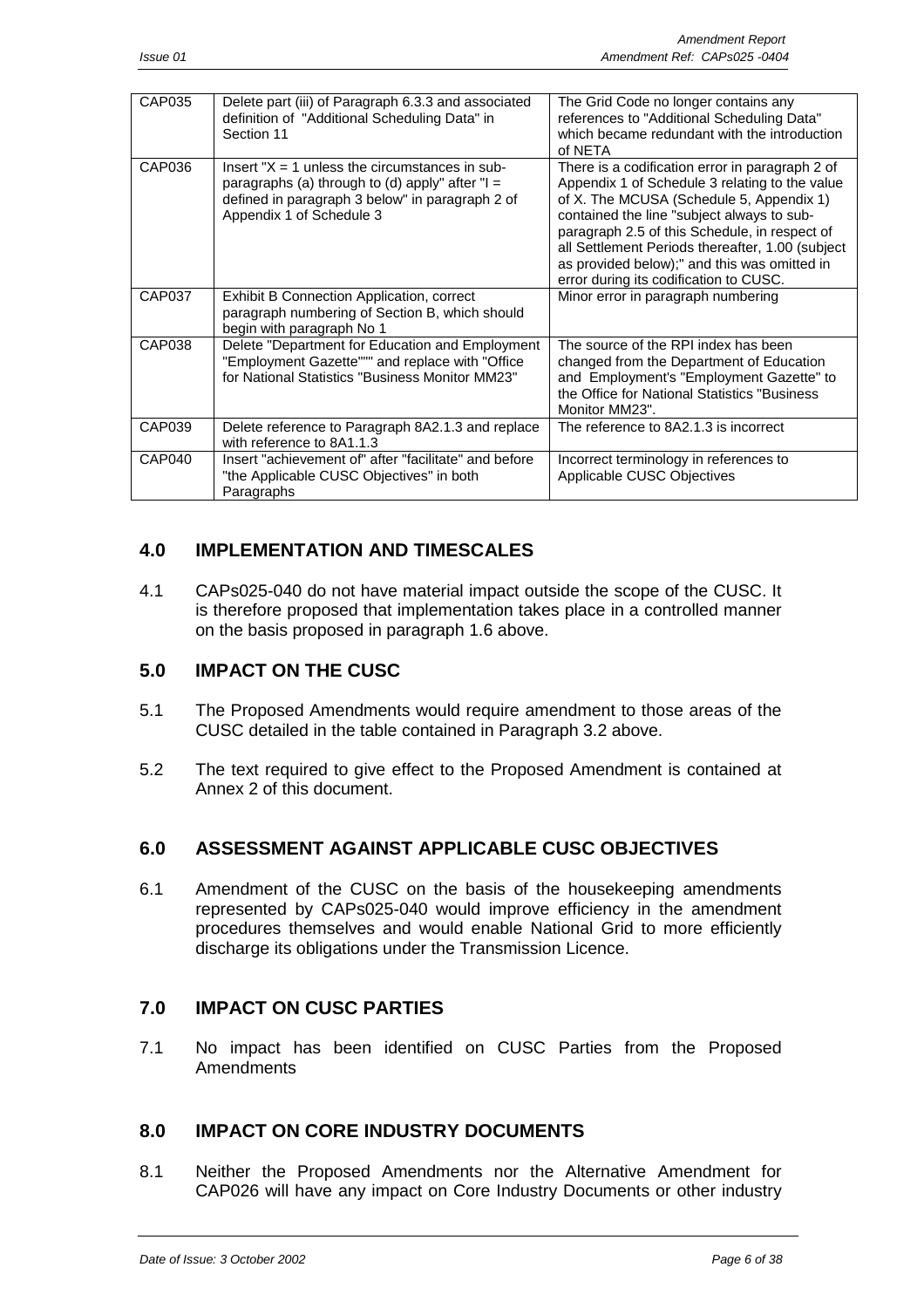<span id="page-6-0"></span>documentation or require any changes to computer systems established under Core Industry Documents.

#### **9.0 ALTERNATIVE AMENDMENTS**

#### **Description of Alternative Amendments (CAP026 & CAP040)**

- 9.1 It was pointed out to National Grid by British Energy informally in response to the consultation report that the Connection Application form contained in Exhibit B of the CUSC contained an incorrect reference to Paragraph 1.2.4 of the CUSC (the reference should be to Paragraph 1.2.5). Adopting the approach in CAP026 of labelling the current Paragraph 1.2.3 as "Not Used" under the Amendment Proposal would perpetuate the incorrect reference in Exhibit B. However, by adopting an Alternative Amendment Proposal to CAP026 which deletes paragraph 1.2.3 and renumbers the subsequent paragraphs after the corrected 1.2.2 (rather than indicating that Paragraph 1.2.3 was "Not Used" and then continuing with the existing numbering) the reference to Paragraph 1.2.4 in Exhibit B would then be correct.
- 9.2 Scottish Power pointed out in their response that similar revised wording to that proposed in CAP040 for Paragraphs 8.21.8 & 8.23.5 was already in place in Paragraph 8.17.1. National Grid agrees and have therefore drawn up and propose an alternative amendment to CAP040 employing the revised wording already in Paragraph 8.17.1

#### **Assessment Against Applicable CUSC Objectives**

9.2 The Alternative Amendment for CAP026 would deal with a further incorrect reference in Exhibit B (Connection Application) without the need for a separate Amendment Proposal. It would avoid confusion with reference to Paragraph 1.2.2 of CUSC and also to the Connection Application Form for Exhibit B and therefore would better facilitate achieving the applicable CUSC objectives. The Alternative Amendment for CAP040 would be consistent with existing wording in Paragraph 8.17.1. Both Alternative Amendments are supported by National Grid.

#### **10.0 VIEWS AND REPRESENTATIONS**

10.1 This Section contains a summary of the views and representations made by consultees during the consultation period in respect of the Proposed Amendments.

#### **Views of Panel Members**

10.2 No formal responses have been submitted during the consultation by members of the Amendments Panel.

#### **View of Core Industry Document Owners**

10.3 No responses have been received from Core Industry Document Owners noting any impact of CAPs025-040 on Core Industry Documents.

#### **Responses to Consultation**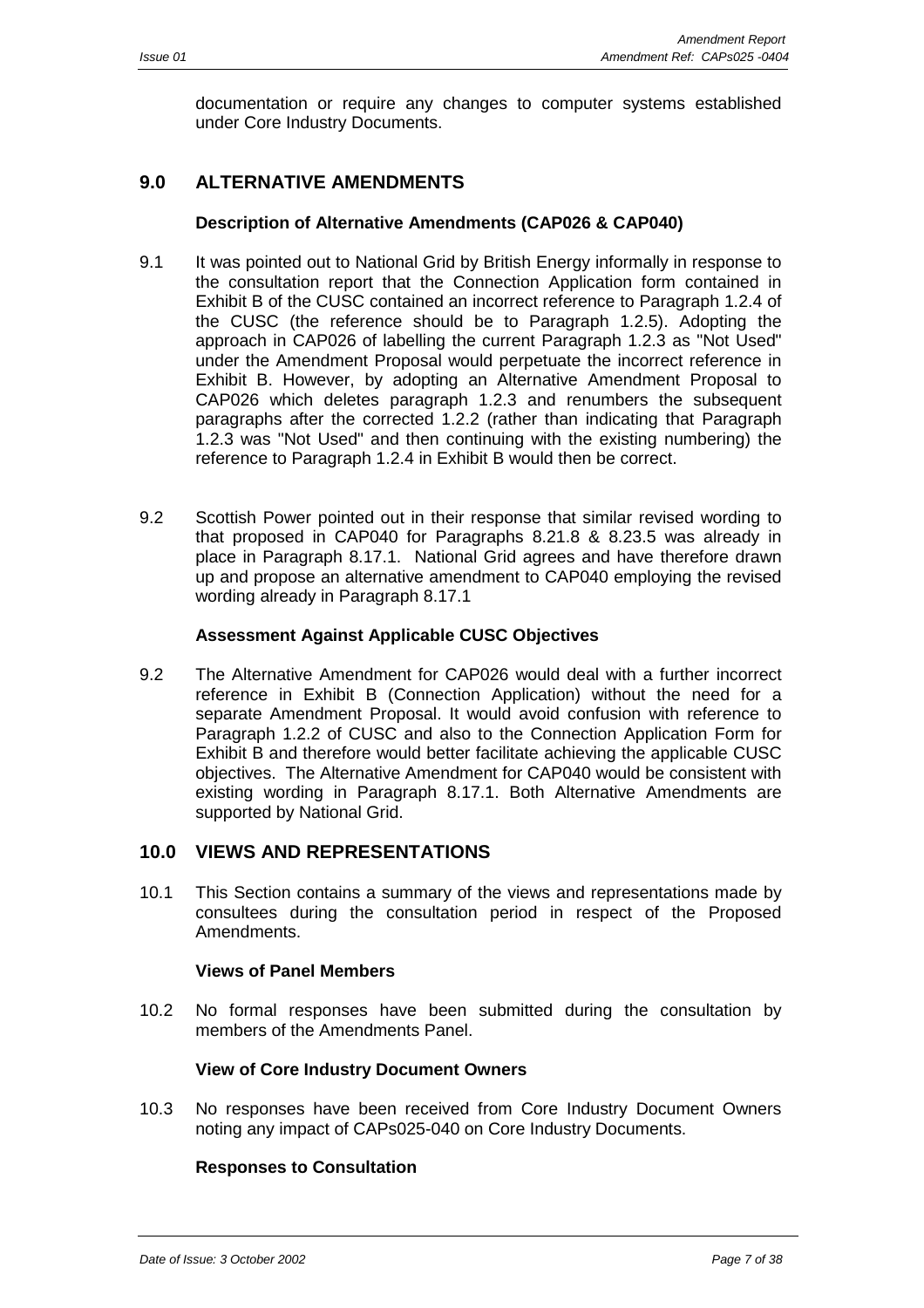10.4 The following table provides an overview of the representations received. Copies of the representations are attached as Annex 3.

| Reference             | Company                                                                                   | <b>Supportive</b> | <b>Comments</b>                                                                                       |
|-----------------------|-------------------------------------------------------------------------------------------|-------------------|-------------------------------------------------------------------------------------------------------|
| CAPs025-040-<br>CR-01 | PowerGen                                                                                  | Yes               |                                                                                                       |
| CAPso25-040-<br>CR-02 | <b>Scottish Power</b><br>Generation Ltd. &<br><b>Scottish Power Energy</b><br>Retail Ltd. | Yes               | <b>Suggested Alternative</b><br>Amendment for CAP040 which<br>National Grid supports                  |
| CAPso25-040-<br>CR-03 | <b>London Electricity</b><br>Group                                                        | Yes               |                                                                                                       |
| CAPso25-040-<br>CR-04 | <b>TXU Group</b>                                                                          | Yes               |                                                                                                       |
| CAPso25-040-<br>CR-05 | <b>British Energy</b>                                                                     |                   | Informally suggested<br>Alternative Amendment<br>Proposal for CAP026 which<br>National Grid supports. |
| CAPso25-040-<br>CR-06 | <b>British Gas</b>                                                                        | Yes               | Minor corrections to CAP027<br>and CAP032 suggested and<br>incorporated.                              |
| CAPso25-040-<br>CR-07 | Innogy                                                                                    | <b>Yes</b>        |                                                                                                       |

- 10.5 National Grid received a total of 7 responses to the industry consultation on CUSC Amendment Proposals CAPs025-040. All the responses supported the proposed amendments. Informally, British Energy identified an alternative amendment for CAP026 which National Grid supports.
- 10.6 Both Scottish Power and British Gas noted that National Grid was proposing a number of different implementation dates, depending upon the date any decision was received from the Authority and indicated they did not understand the basis for the different dates and believed that a common period of 10 days after the Authority decision should be adequate. National Grid provided the following explanation to Scottish Power and British Gas for the different dates as follows:

" ….regarding implementation timescales, we tried to come up with a formula which could deal efficiently with a range of possible scenarios for the timing of Ofgem decisions on the Amendment Proposals. One possibility is that Ofgem might decide to provide a steady stream of decisions on the Amendment Proposals (eg: several each month) or they could save them all up and issue decisions all in one go. There are several other scenarios you could envisage. We think the formula we have come up with can probably deal efficiently with a wide range of such scenarios. For example, if Ofgem did issue decisions on the amendment Proposals haphazardly then our approach would bring some order into the process of when the various Amendments would be implemented and would avoid confusion."

10.7 National Grid amended the proposed implementation dates to reflect further discussion with Scottish Power and British Gas.

#### **National Grid View**

10.8 National Grid is grateful to all those who responded to this consultation. All respondents supported the proposed "housekeeping amendments" and the consultation process led to National Grid devising an alternative amendment for CAP026 after discussions with British Energy that National Grid can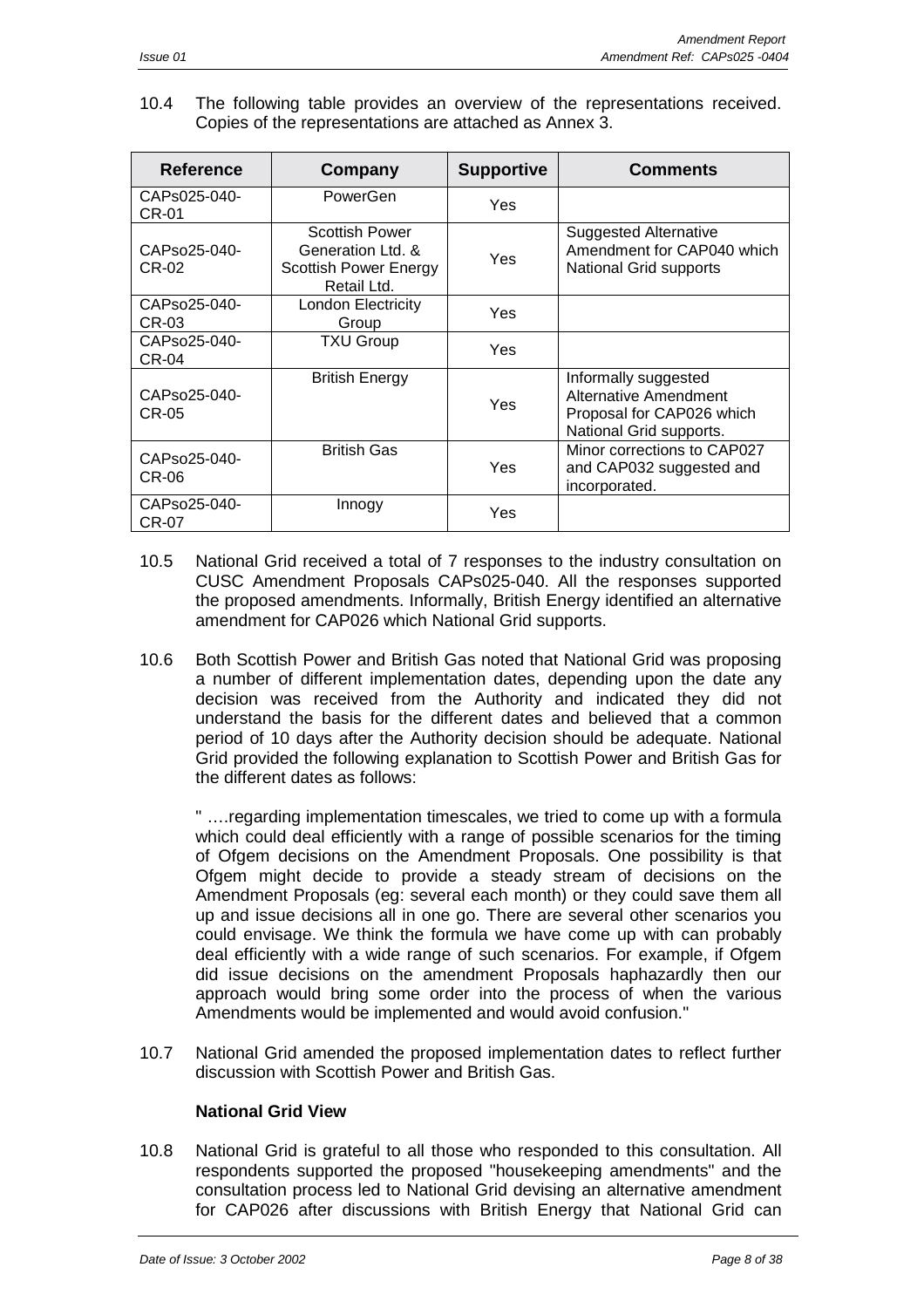<span id="page-8-0"></span>support. All the Amendment Proposals represented by CAP025, CAPs027- 039 inclusive and the alternative amendments for CAP026 and CAP040 are straightforward and raise no issues of principle.

#### **11.0 NATIONAL GRID RECOMMENDATION**

11.1 National Grid recommends that Amendment Proposals CAPs025 and 027- 040 inclusive and the alternative amendment for CAP026 should be approved for implementation to avoid confusion and improve clarity and hence enable National Grid to more efficiently discharge its licence obligations.

#### **12.0 COMMENTS ON DRAFT AMENDMENT REPORT**

12.1 National Grid received 1 response following the publication of the draft Amendment Report from British Gas. A copy of the representation is attached at Annex 4. British Gas had concerns with CAP038 in the context of the correct reference to the data source for the RPI information. The Office of National Statistics (ONS) confirmed that the correct reference was to "Business Monitor MM23" and not to MM22, a possibility suggested by British Gas in response to the consultation report. In a further note provided later to British Gas there was still some ambiguity in the correct reference to this source, which stemmed partly from the ONS itself referring to the source by different names. However, National Grid have re-confirmed with the ONS that the correct reference in CAP 038 is to "Business Monitor MM23" and that this is a sufficiently generic description to ensure that the correct source is identified. British Gas also noted that the drafting for the Alternative Amendment Proposal for CAP 040 did not actually follow the suggested drafting by Scottish Power in their response to the consultation report. National Grid agree and have aligned the drafting for the Alternative Amendment to reflect Scottish Power's proposal.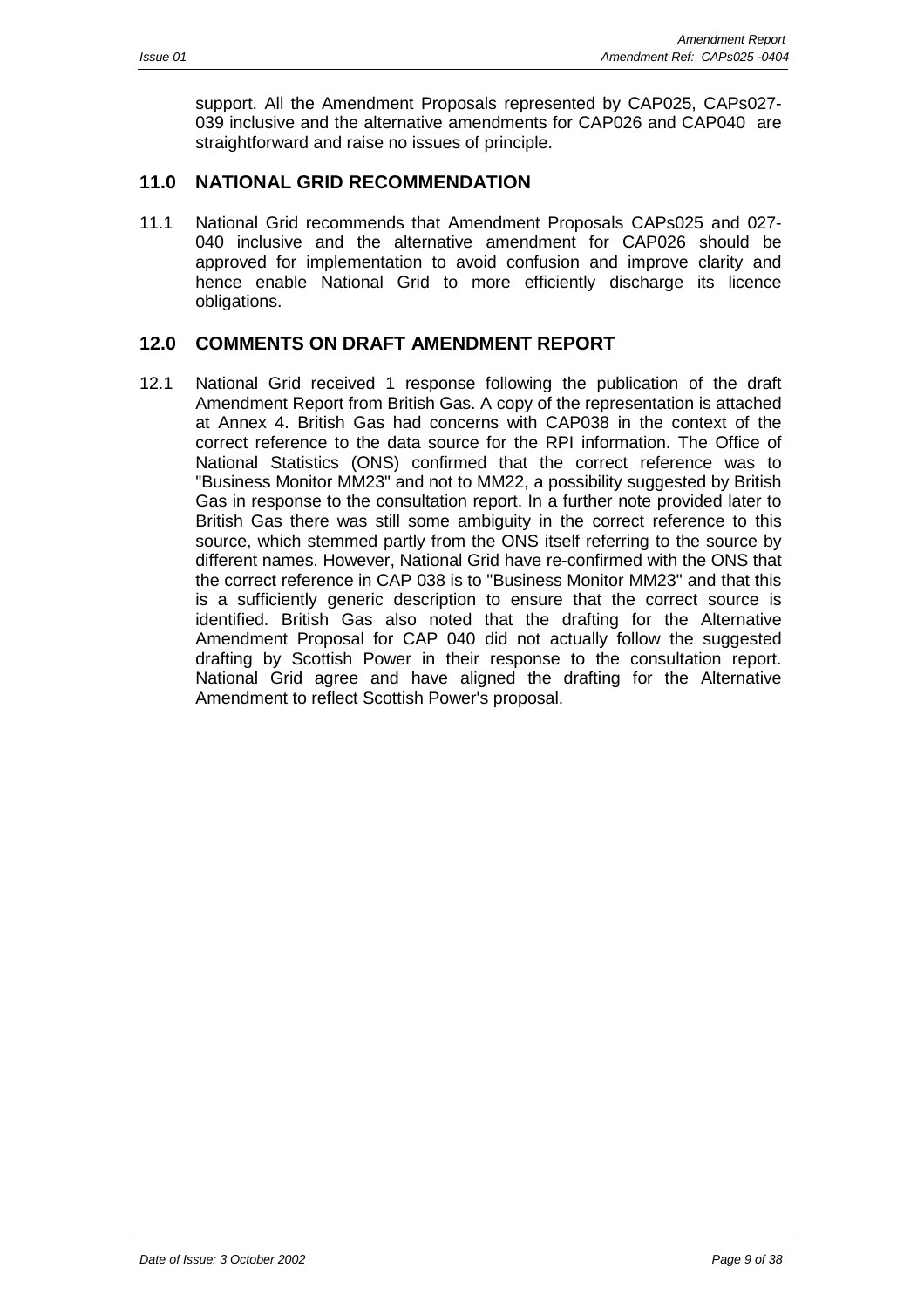### <span id="page-9-0"></span>**Annex 1 - Amendment Proposal Form**

### **CUSC Amendment Proposal Form**

| <b>Details of Proposer:</b><br>Organisation's Name: | The National Grid Company plc |
|-----------------------------------------------------|-------------------------------|
| Capacity in which the Amendment is being            |                               |
| proposed:                                           |                               |
| (i.e. CUSC Party, BSC Party or                      | <b>CUSC Party*</b>            |
| "energywatch")                                      |                               |
| <b>Details of Proposer's Representative:</b>        |                               |
| Name:                                               | Andy Balkwill                 |
| Organisation:                                       | National Grid Company plc     |
| Telephone Number:                                   | 024 76423198                  |
| Email Address: I                                    | andy.balkwill@uk.ngrid.com    |
| <b>Details of Proposer's Alternate:</b>             |                               |
| Name:                                               | Emma Groves                   |
| Organisation:                                       | National Grid Company plc     |
| Telephone Number:                                   | 024 76423053                  |
| Email Address:                                      | emma.groves@uk.ngrid.com      |

- <sup>÷</sup> For the avoidance of doubt, National Grid as Proposer of the above Amendments a[nd](mailto:andy.balkwill@uk.ngrid.com) as a CUSC
- <sup>÷</sup> Party, has granted the licence and given the warranty as required by Paragraph 8.15.7 of the CUSC.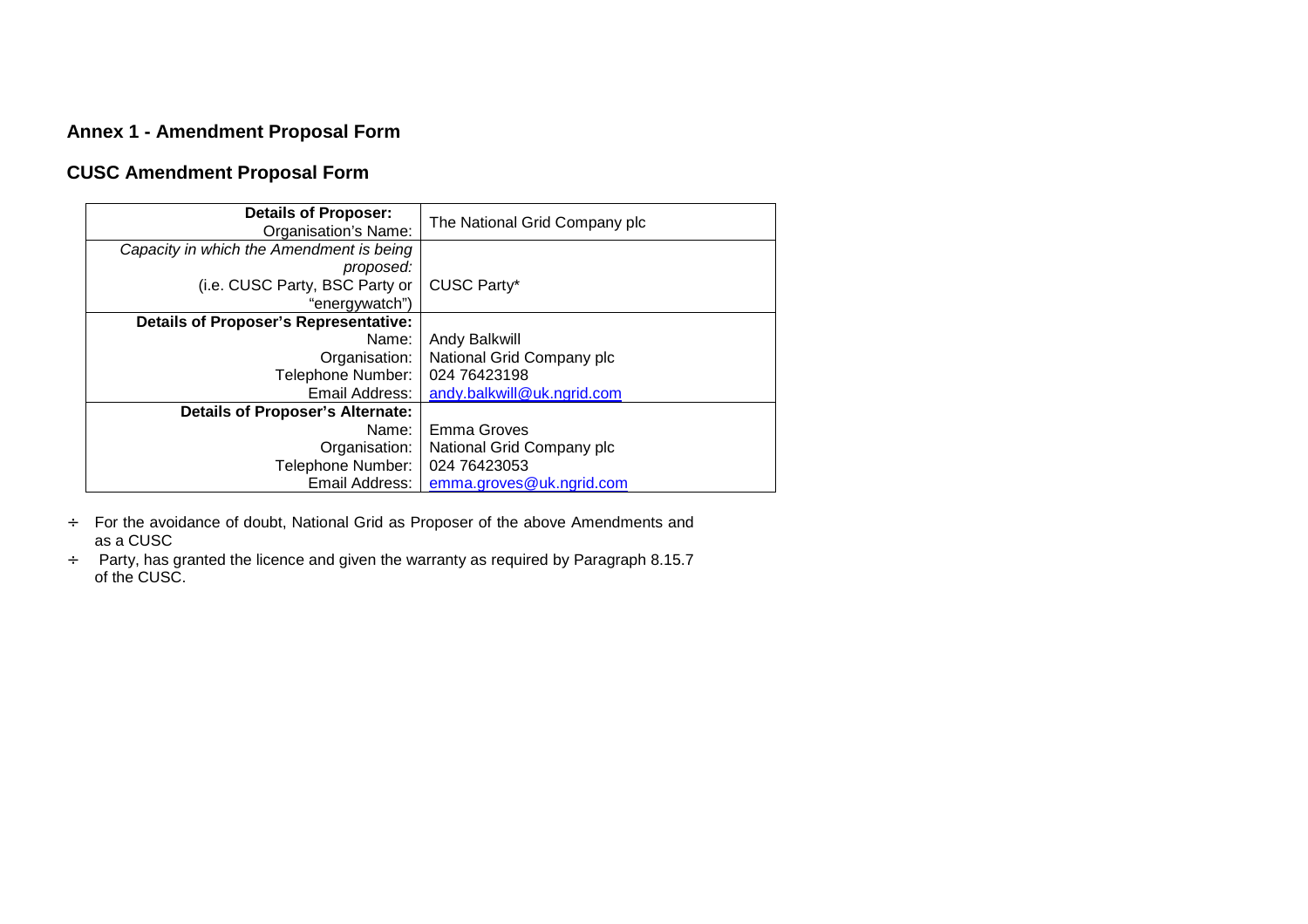| <b>CAP</b><br>Ref<br><b>No</b> | <b>Title of</b><br><b>Amendment</b><br>Proposal          | <b>Description of</b><br><b>Proposed</b><br><b>Amendment</b>                                                                                                                                                     | <b>Description of</b><br><b>Issue or Defect</b><br>that Proposed<br><b>Amendment seeks</b><br>to Address | Impact on the<br><b>CUSC</b>                                                                                                                           | Impact on<br>Core<br><b>Industry</b><br><b>Documents</b> | Impact on<br><b>Computer</b><br><b>Systems</b><br>and<br><b>Processes</b><br>used by<br><b>CUSC</b><br><b>Parties</b> | Details of<br>any<br><b>Related</b><br>mods to<br>Other<br><b>Industry</b><br><b>Codes</b> | Justification for Proposed Amendment with<br>Reference to the Applicable CUSC Objectives                                                                                                                                                                                                                                                                                                                                                                                              |
|--------------------------------|----------------------------------------------------------|------------------------------------------------------------------------------------------------------------------------------------------------------------------------------------------------------------------|----------------------------------------------------------------------------------------------------------|--------------------------------------------------------------------------------------------------------------------------------------------------------|----------------------------------------------------------|-----------------------------------------------------------------------------------------------------------------------|--------------------------------------------------------------------------------------------|---------------------------------------------------------------------------------------------------------------------------------------------------------------------------------------------------------------------------------------------------------------------------------------------------------------------------------------------------------------------------------------------------------------------------------------------------------------------------------------|
| CAP<br>025                     | CUSC 3.6.8 -<br><b>Minor Text</b><br>Amendment           | Paragraph 3.6.8<br>remove "is" and<br>replace with "it"                                                                                                                                                          | Minor text error in<br>Paragraph 3.6.8                                                                   | Minor text change to<br>Paragraph 3.6.8 -<br>"Where the Supplier<br>supplying the<br>Connection Site has<br>informed NGC that is<br>it has received"   | None                                                     | None                                                                                                                  | None                                                                                       | The Terms of the Transmission Licence (TL)<br>require National Grid to establish and operate<br>procedures for the modification of the CUSC,<br>including the modification procedures themselves,<br>so as to better facilitate achievement of the<br>Applicable CUSC Objectives. Amendment of<br>Paragraph 3.6.8 would improve efficiency in the<br>amendment procedures themselves and would<br>enable National Grid to more efficiently discharge<br>its obligations under the TL. |
| CAP<br>026                     | <b>CUSC 1.2.2 -</b><br>Merge with 1.2.3                  | Delete unnecessary<br>full stop after<br>"could .". In<br>addition Paragraph<br>1.2.3 should be part<br>of 1.2.2. 1.2.3 can<br>be described as<br>"Not Used" to avoid<br>renumbering<br>subsequent<br>Paragraphs | Paragraph 1.2.2<br>ends mid-word and<br>erroneously begins<br>new paragraph<br>1.2.3                     | Delete unnecessary<br>Full stop in<br>Paragraph 1.2.2 and<br>merge existing<br>paragraphs 1.2.2 and<br>1.2.3. Paragraph<br>1.2.3 becomes "Not<br>Used" | None                                                     | None                                                                                                                  | None                                                                                       | The Terms of the Transmission Licence (TL)<br>require National Grid to establish and operate<br>procedures for the modification of the CUSC,<br>including the modification procedures themselves,<br>so as to better facilitate achievement of the<br>Applicable CUSC Objectives. Amendment of<br>Paragraph 1.2.2 would improve efficiency in the<br>amendment procedures themselves and would<br>enable National Grid to more efficiently discharge<br>its obligations under the TL. |
| CAP<br>027                     | <b>CUSC 11.3 -</b><br>Correction to<br><b>Definition</b> | Section 11 definition<br>of "Use of System<br>Supply Offer and<br><b>Confirmation Notice"</b><br>contains incorrect<br>reference to Exhibit<br>J. Definition should<br>reference "Exhibit<br>G"                  | Incorrect reference<br>to Exhibit J                                                                      | Change to Section<br>11 definition of "Use<br>of System Supply<br>Offer" to reference<br>"Exhibit G" of the<br>CUSC                                    | None                                                     | None                                                                                                                  | None                                                                                       | The Terms of the Transmission Licence (TL)<br>require National Grid to establish and operate<br>procedures for the modification of the CUSC,<br>including the modification procedures themselves,<br>so as to better facilitate achievement of the<br>Applicable CUSC Objectives. Amendment of this<br>definition would improve efficiency in the<br>amendment procedures themselves and would<br>enable National Grid to more efficiently discharge<br>its obligations under the TL. |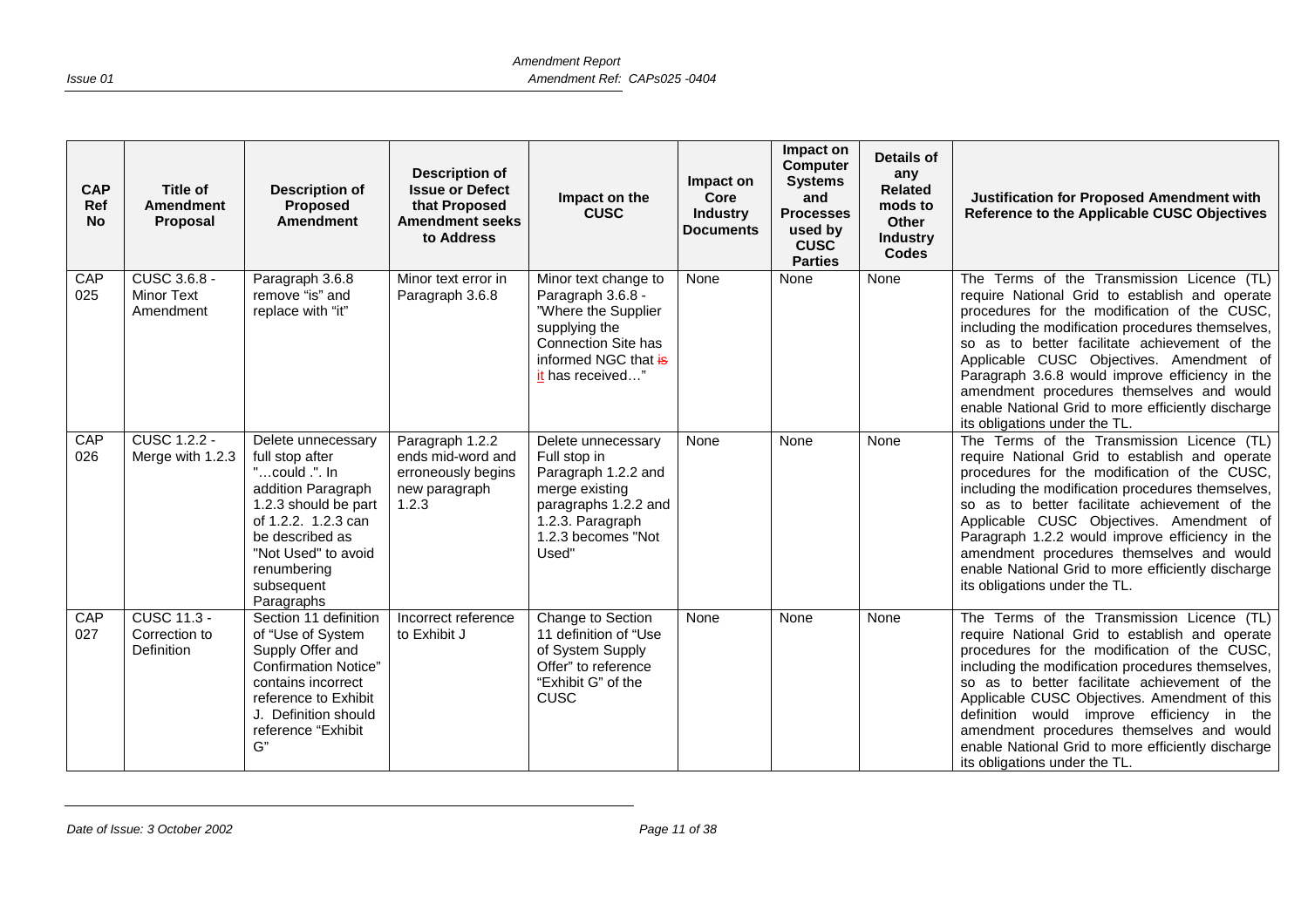| <b>CAP</b><br>Ref<br><b>No</b> | Title of<br><b>Amendment</b><br>Proposal                                                      | <b>Description of</b><br>Proposed<br><b>Amendment</b>                                                                                                                           | <b>Description of</b><br><b>Issue or Defect</b><br>that Proposed<br><b>Amendment seeks</b><br>to Address | Impact on the<br><b>CUSC</b>                                                                                                 | Impact on<br>Core<br><b>Industry</b><br><b>Documents</b> | Impact on<br><b>Computer</b><br><b>Systems</b><br>and<br><b>Processes</b><br>used by<br><b>CUSC</b><br><b>Parties</b> | Details of<br>any<br><b>Related</b><br>mods to<br>Other<br><b>Industry</b><br><b>Codes</b> | Justification for Proposed Amendment with<br>Reference to the Applicable CUSC Objectives                                                                                                                                                                                                                                                                                                                                                                                                                                 |
|--------------------------------|-----------------------------------------------------------------------------------------------|---------------------------------------------------------------------------------------------------------------------------------------------------------------------------------|----------------------------------------------------------------------------------------------------------|------------------------------------------------------------------------------------------------------------------------------|----------------------------------------------------------|-----------------------------------------------------------------------------------------------------------------------|--------------------------------------------------------------------------------------------|--------------------------------------------------------------------------------------------------------------------------------------------------------------------------------------------------------------------------------------------------------------------------------------------------------------------------------------------------------------------------------------------------------------------------------------------------------------------------------------------------------------------------|
| CAP<br>028                     | <b>CUSC 11.3 -</b><br>Correction to<br>paragraph<br>reference                                 | Section 11 definition<br>of "Operational<br>Notification"<br>contains incorrect<br>cross-reference to<br>Paragraph 3.2.7.<br>Definition should<br>reference Paragraph<br>3.2.6, | Incorrect cross<br>reference to<br>Paragraph 3.2.7<br>(which does not<br>exist in the CUSC)              | Amendment of<br>Section 11 definition<br>of "Operational<br>Notification" to<br>reference Paragraph<br>3.2.6                 | None                                                     | None                                                                                                                  | None                                                                                       | The Terms of the Transmission Licence (TL)<br>require National Grid to establish and operate<br>procedures for the modification of the CUSC,<br>including the modification procedures themselves,<br>so as to better facilitate achievement of the<br>Applicable CUSC Objectives. Amendment of the<br>definition of "Operational Notification"<br>would<br>improve efficiency in the amendment procedures<br>themselves and would enable National Grid to<br>more efficiently discharge its obligations under the<br>TL. |
| CAP<br>029                     | <b>CUSC Exhibit F.</b><br>Part B -<br>Correction to<br>paragraph<br>reference                 | <b>Exhibit F Part B Use</b><br>of System<br>Application.<br>Change cross<br>reference from<br>"Paragraph [6.14]"<br>to "Paragraph 6.17"                                         | Incorrect cross<br>reference -<br>Paragraph 6.14<br>does not deal with<br>data requirements              | Minor text change to<br>Exhibit F Use of<br><b>System Application</b><br>to change cross<br>reference to<br>Paragraph [6.17] | None                                                     | None                                                                                                                  | None                                                                                       | The Terms of the Transmission Licence (TL)<br>require National Grid to establish and operate<br>procedures for the modification of the CUSC,<br>including the modification procedures themselves,<br>so as to better facilitate achievement of the<br>Applicable CUSC Objectives. Amendment to<br>Exhibit F would improve efficiency in the<br>amendment procedures themselves and would<br>enable National Grid to more efficiently discharge<br>its obligations under the TL.                                          |
| CAP<br>030                     | <b>CUSC Exhibit O</b><br>Paragraph<br>$12.1.4.3 -$<br>Correction to<br>paragraph<br>numbering | Exhibit O Interface<br>Agreements.<br>Correct numbering<br>of Paragraph<br>12.1.4.3, should be<br>12.1.4(c)                                                                     | Error in paragraph<br>numbering of<br>Paragraph 12.1.4.3                                                 | Minor text change to<br>re-number Paragraph<br>$42.4.4.3$ (c) is<br>engaged as an"                                           | None                                                     | None                                                                                                                  | None                                                                                       | The Terms of the Transmission Licence (TL)<br>require National Grid to establish and operate<br>procedures for the modification of the CUSC,<br>including the modification procedures themselves,<br>so as to better facilitate achievement of the<br>Applicable CUSC Objectives. Amendment to<br>Exhibit O would improve efficiency in the<br>amendment procedures themselves and would<br>enable National Grid to more efficiently discharge<br>its obligations under the TL.                                          |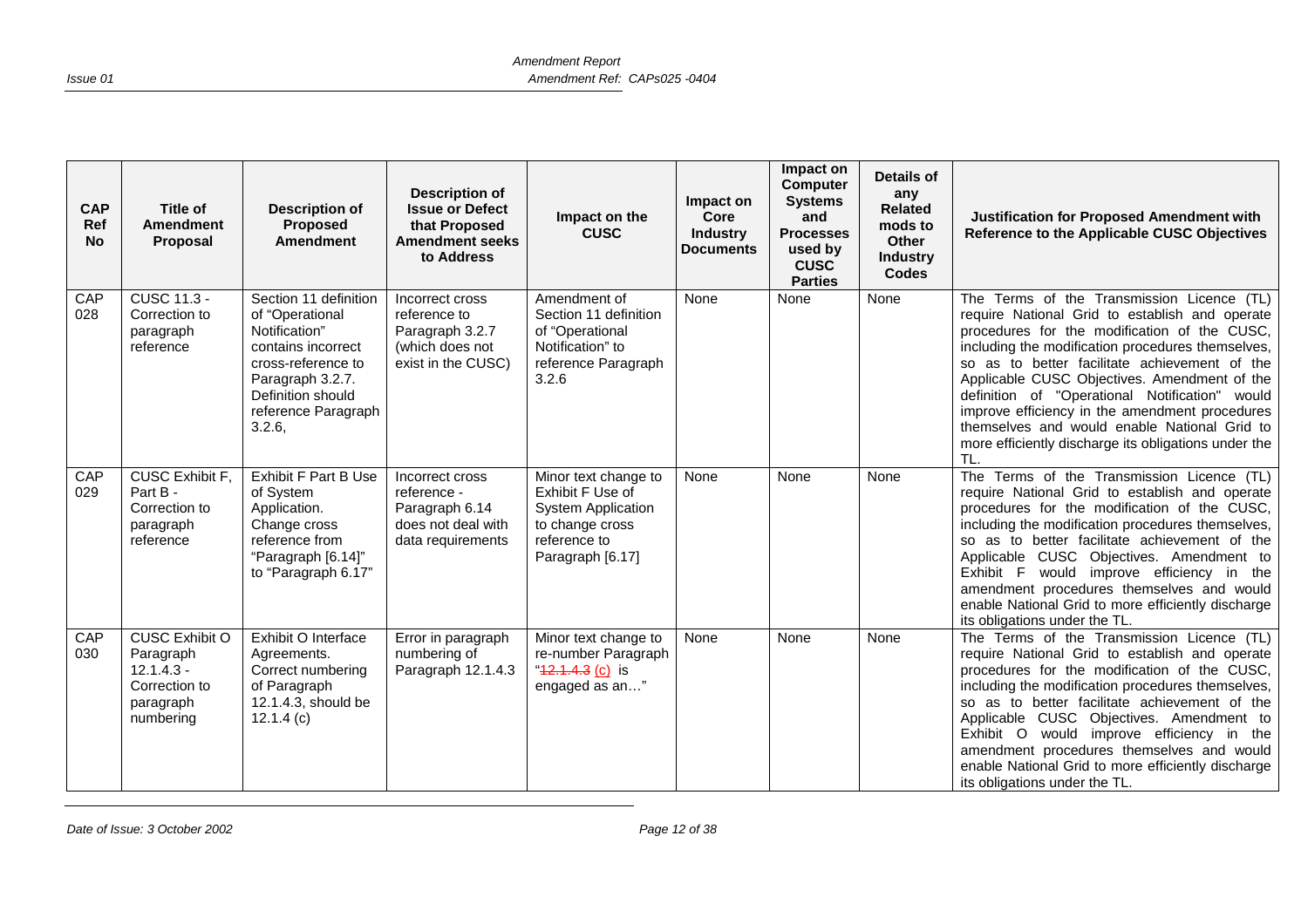| <b>CAP</b><br>Ref<br><b>No</b> | Title of<br><b>Amendment</b><br>Proposal                                       | <b>Description of</b><br><b>Proposed</b><br><b>Amendment</b>                                                          | <b>Description of</b><br><b>Issue or Defect</b><br>that Proposed<br><b>Amendment seeks</b><br>to Address                                 | Impact on the<br><b>CUSC</b>                                            | Impact on<br>Core<br><b>Industry</b><br><b>Documents</b> | Impact on<br><b>Computer</b><br><b>Systems</b><br>and<br><b>Processes</b><br>used by<br><b>CUSC</b><br><b>Parties</b> | <b>Details of</b><br>any<br><b>Related</b><br>mods to<br>Other<br><b>Industry</b><br><b>Codes</b> | Justification for Proposed Amendment with<br>Reference to the Applicable CUSC Objectives                                                                                                                                                                                                                                                                                                                                                                                                    |
|--------------------------------|--------------------------------------------------------------------------------|-----------------------------------------------------------------------------------------------------------------------|------------------------------------------------------------------------------------------------------------------------------------------|-------------------------------------------------------------------------|----------------------------------------------------------|-----------------------------------------------------------------------------------------------------------------------|---------------------------------------------------------------------------------------------------|---------------------------------------------------------------------------------------------------------------------------------------------------------------------------------------------------------------------------------------------------------------------------------------------------------------------------------------------------------------------------------------------------------------------------------------------------------------------------------------------|
| CAP<br>031                     | CUSC 4.1.2.7 -<br>Corrections to<br><b>Grid Code</b><br>References             | Change references<br>in Paragraph 4.1.2.7<br>to OC5.5.1.6 &<br>OC5.5.1.7 to<br>OC5.5.4 and<br>OC5.5.5<br>respectively | The references to<br>OC5.5.1.6 and<br>OC5.5.1.7 are now<br>incorrect following a<br>change to the Grid<br>Code                           | Amend the<br>references to OC5 as<br>indicated.                         | None                                                     | None                                                                                                                  | None                                                                                              | The Terms of the Transmission Licence (TL)<br>require National Grid to establish and operate<br>procedures for the modification of the CUSC,<br>including the modification procedures themselves,<br>so as to better facilitate achievement of the<br>Applicable CUSC Objectives. Amendment to<br>Paragraph 4.1.2.7 would improve efficiency in the<br>amendment procedures themselves and would<br>enable National Grid to more efficiently discharge<br>its obligations under the TL.     |
| CAP<br>032                     | CUSC 4.5.2.7 -<br>Correction to<br>paragraph<br>reference                      | Change the cross-<br>reference from<br>Paragraph 9.3 to<br>Paragraph 11.3<br>(Definitions)                            | The reference to<br>"Paragraph 9.3" in<br>Paragraph 4.5.2.7<br>is incorrect and<br>should reference<br>"Paragraph 11.3"<br>(Definitions) | Amend the reference<br>in 4.5.2.7 from 9.3 to<br>11.3                   | None                                                     | None                                                                                                                  | None                                                                                              | The Terms of the Transmission Licence (TL)<br>require National Grid to establish and operate<br>procedures for the modification of the CUSC,<br>including the modification procedures themselves,<br>so as to better facilitate achievement of the<br>Applicable CUSC Objectives. Amendment to<br>Paragraph 4.5.2.7 would improve efficiency in the<br>amendment procedures themselves and would<br>enable National Grid to more efficiently discharge<br>its obligations under the TL.     |
| CAP<br>033                     | CUSC-<br>Schedule 2,<br>Exhibit 3 -<br>Correction to<br>paragraph<br>numbering | Schedule 2 Exhibit 3<br>- Construction<br>Agreement, amend<br>paragraph<br>numbering of<br>Paragraph 5.5.2            | Minor error in<br>paragraph<br>numbering                                                                                                 | Minor change to<br>paragraph<br>numbering - change<br>"5.5.2" to "5.6". | None                                                     | None                                                                                                                  | None                                                                                              | The Terms of the Transmission Licence (TL)<br>require National Grid to establish and operate<br>procedures for the modification of the CUSC,<br>including the modification procedures themselves,<br>so as to better facilitate achievement of the<br>Applicable CUSC Objectives. Amendment to<br>Schedule 3, Exhibit 2 would improve efficiency in<br>the amendment procedures themselves and<br>would enable National Grid to more efficiently<br>discharge its obligations under the TL. |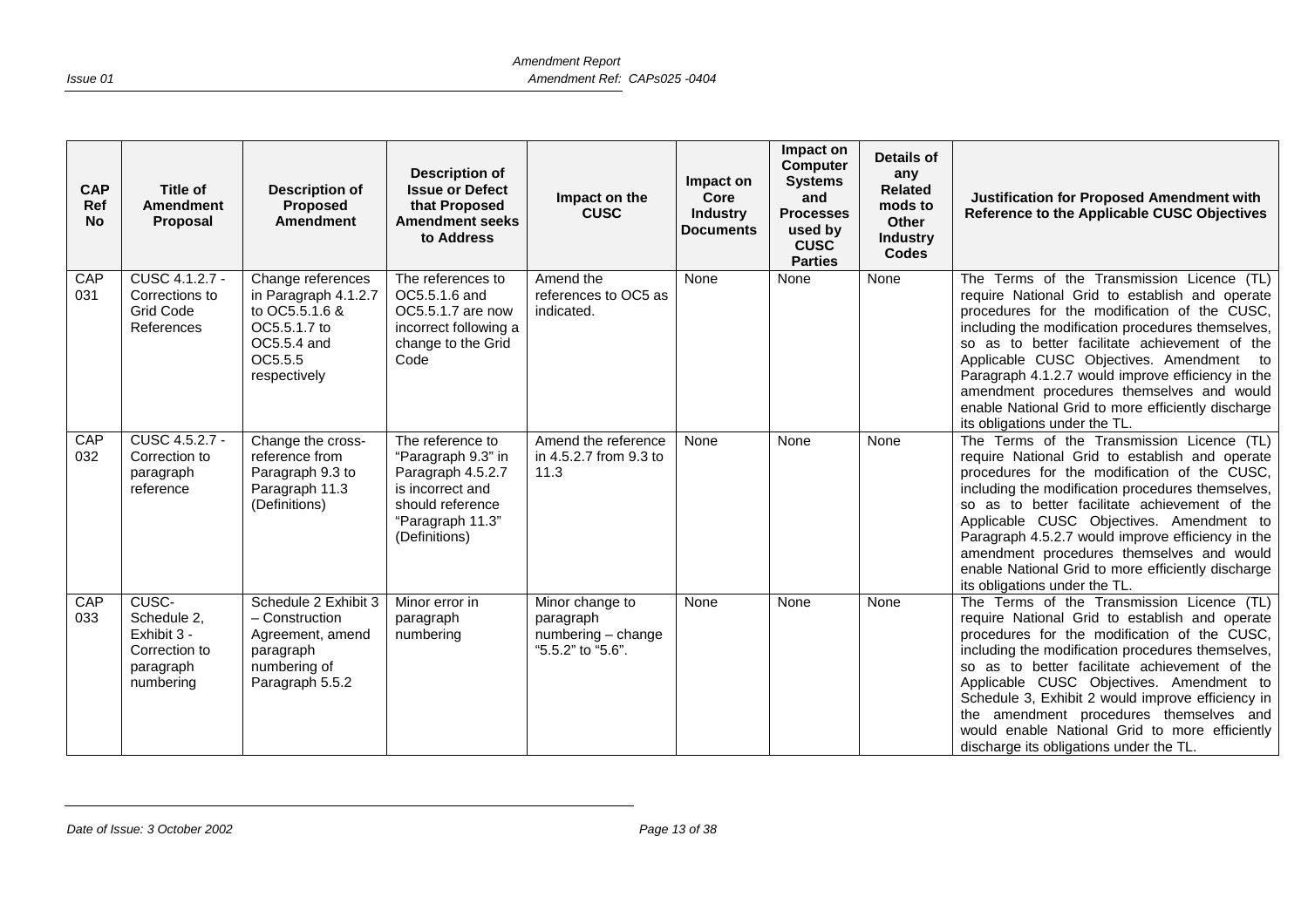| <b>CAP</b><br>Ref<br><b>No</b> | Title of<br><b>Amendment</b><br>Proposal                                                    | <b>Description of</b><br>Proposed<br><b>Amendment</b>                                                                                                                                               | Description of<br><b>Issue or Defect</b><br>that Proposed<br><b>Amendment seeks</b><br>to Address                                                                                                               | Impact on the<br><b>CUSC</b>                                                                                              | Impact on<br>Core<br><b>Industry</b><br><b>Documents</b> | Impact on<br>Computer<br><b>Systems</b><br>and<br><b>Processes</b><br>used by<br><b>CUSC</b><br><b>Parties</b> | <b>Details of</b><br>any<br><b>Related</b><br>mods to<br>Other<br><b>Industry</b><br><b>Codes</b> | Justification for Proposed Amendment with<br>Reference to the Applicable CUSC Objectives                                                                                                                                                                                                                                                                                                                                                                                                     |
|--------------------------------|---------------------------------------------------------------------------------------------|-----------------------------------------------------------------------------------------------------------------------------------------------------------------------------------------------------|-----------------------------------------------------------------------------------------------------------------------------------------------------------------------------------------------------------------|---------------------------------------------------------------------------------------------------------------------------|----------------------------------------------------------|----------------------------------------------------------------------------------------------------------------|---------------------------------------------------------------------------------------------------|----------------------------------------------------------------------------------------------------------------------------------------------------------------------------------------------------------------------------------------------------------------------------------------------------------------------------------------------------------------------------------------------------------------------------------------------------------------------------------------------|
| CAP<br>034                     | CUSC 9.10.4.7 -<br>Correction to<br>paragraph<br>reference                                  | Change the<br>reference in<br>Paragraph<br>$9.10.4.7(a)(i)$ from<br>"9.10.4.2" to<br>"9.10.4.4"                                                                                                     | The reference to<br>paragraph 9.10.4.2<br>is incorrect, the<br>correct reference is<br>9.10.4.4                                                                                                                 | Amend the reference<br>in 9.10.4.7(a)(i) from<br>"9.10.4.25" to<br>"9.10.4.4"                                             | None                                                     | None                                                                                                           | None                                                                                              | The Terms of the Transmission Licence (TL)<br>require National Grid to establish and operate<br>procedures for the modification of the CUSC,<br>including the modification procedures themselves,<br>so as to better facilitate achievement of the<br>Applicable CUSC Objectives. Amendment to<br>Paragraph 9.10.4.7 would improve efficiency in<br>the amendment procedures themselves and<br>would enable National Grid to more efficiently<br>discharge its obligations under the TL.     |
| CAP<br>035                     | CUSC 6.3.3 (iii)<br>- Deletion of<br>redundant<br>paragraph and<br>associated<br>definition | Delete part (iii) of<br>Paragraph 6.3.3 and<br>associated definition<br>of "Additional<br>Scheduling Data" in<br>Section 11                                                                         | The Grid Code no<br>longer contains any<br>references to<br>"Additional<br>Scheduling Data"<br>which became<br>redundant with the<br>introduction of<br><b>NETA</b>                                             | Deletion of part (iii) of<br>Paragraph 6.3.3 and<br>the definition of<br>"Additional<br>Scheduling Data" in<br>Section 11 | None                                                     | None                                                                                                           | None                                                                                              | The Terms of the Transmission Licence (TL)<br>require National Grid to establish and operate<br>procedures for the modification of the CUSC,<br>including the modification procedures themselves,<br>so as to better facilitate achievement of the<br>Applicable CUSC Objectives. Amendment to<br>Paragraph 6.3.3 (iii) would improve efficiency in<br>the amendment procedures themselves and<br>would enable National Grid to more efficiently<br>discharge its obligations under the TL.  |
| CAP<br>036                     | <b>CUSC Schedule</b><br>3, Appendix 1 -<br>Clarification of<br>value of X                   | Insert " $X = 1$ unless<br>the circumstances in<br>sub-paragraphs (a)<br>through to (d) apply"<br>after $"I = defined in$<br>paragraph 3 below"<br>in paragraph 2 of<br>Appendix 1 of<br>Schedule 3 | There is an error in<br>paragraph 2 of<br>Appendix 1 of<br>Schedule 3 relating<br>to the value of X. It<br>should state that X<br>$= 1$ except where<br>the provisions of<br>sub-paragraphs (a)<br>to (d) apply | Insert the proposed<br>definition of $X = 1$ in<br>paragraph 2 of<br>Appendix 1 to<br>Schedule 3                          | None                                                     | None                                                                                                           | None                                                                                              | The Terms of the Transmission Licence (TL)<br>require National Grid to establish and operate<br>procedures for the modification of the CUSC,<br>including the modification procedures themselves,<br>so as to better facilitate achievement of the<br>Applicable CUSC Objectives. Amendment to<br>Schedule 3, Appendix 1 would improve efficiency<br>in the amendment procedures themselves and<br>would enable National Grid to more efficiently<br>discharge its obligations under the TL. |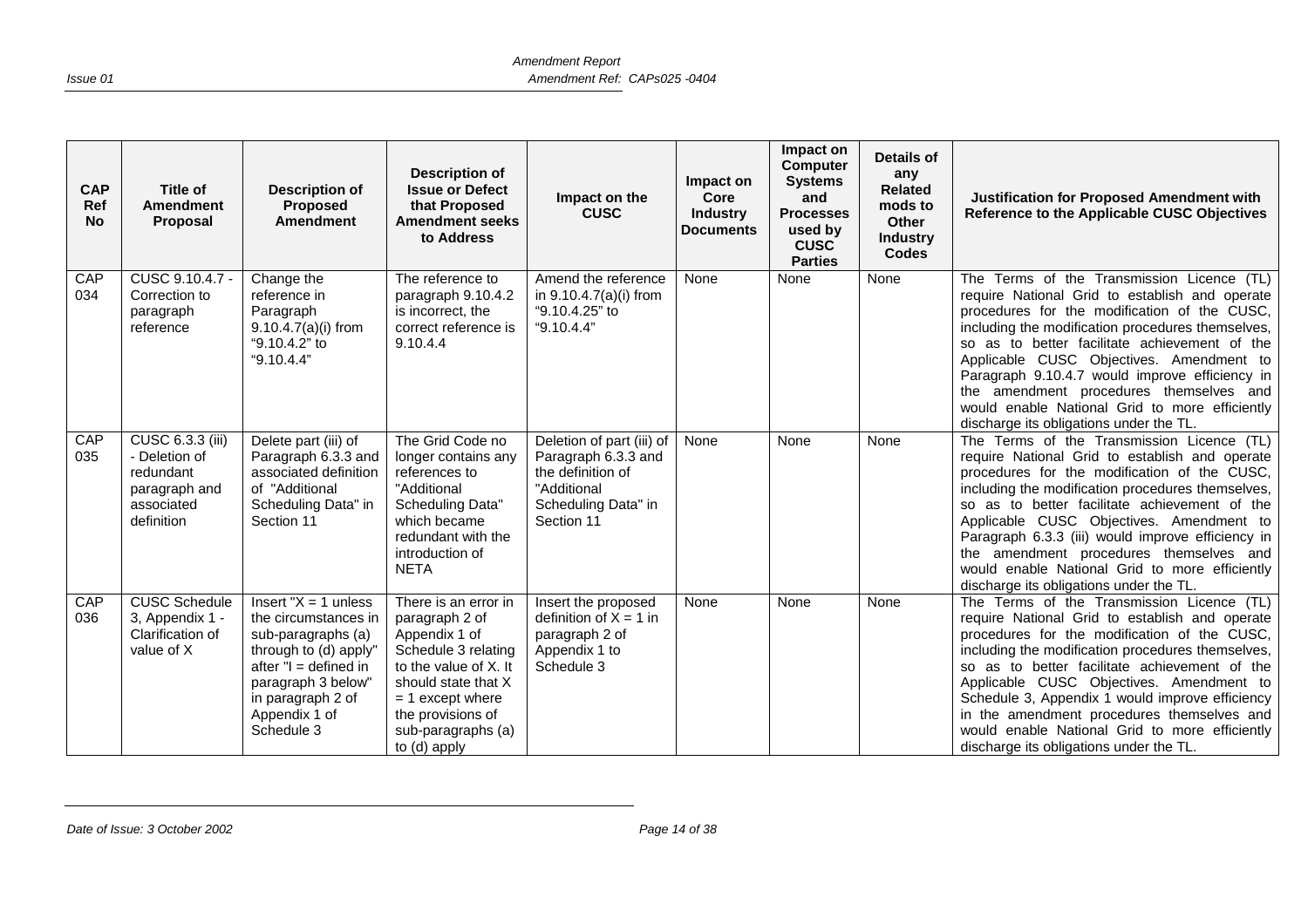| <b>CAP</b><br>Ref<br><b>No</b> | Title of<br><b>Amendment</b><br><b>Proposal</b>                                                 | <b>Description of</b><br>Proposed<br><b>Amendment</b>                                                                                                                           | <b>Description of</b><br><b>Issue or Defect</b><br>that Proposed<br><b>Amendment seeks</b><br>to Address                                                                                                                       | Impact on the<br><b>CUSC</b>                                                                                               | Impact on<br>Core<br><b>Industry</b><br><b>Documents</b> | Impact on<br><b>Computer</b><br><b>Systems</b><br>and<br><b>Processes</b><br>used by<br><b>CUSC</b><br><b>Parties</b> | Details of<br>any<br><b>Related</b><br>mods to<br><b>Other</b><br><b>Industry</b><br><b>Codes</b> | <b>Justification for Proposed Amendment with</b><br>Reference to the Applicable CUSC Objectives                                                                                                                                                                                                                                                                                                                                                                                         |
|--------------------------------|-------------------------------------------------------------------------------------------------|---------------------------------------------------------------------------------------------------------------------------------------------------------------------------------|--------------------------------------------------------------------------------------------------------------------------------------------------------------------------------------------------------------------------------|----------------------------------------------------------------------------------------------------------------------------|----------------------------------------------------------|-----------------------------------------------------------------------------------------------------------------------|---------------------------------------------------------------------------------------------------|-----------------------------------------------------------------------------------------------------------------------------------------------------------------------------------------------------------------------------------------------------------------------------------------------------------------------------------------------------------------------------------------------------------------------------------------------------------------------------------------|
| CAP<br>037                     | <b>CUSC Exhibit B</b><br>Connection<br>Application -<br>Correction to<br>paragraph<br>numbering | <b>Exhibit B</b><br>Connection<br>Application, correct<br>paragraph<br>numbering of<br>Section B, which<br>should begin with<br>paragraph No 1                                  | Minor error in<br>paragraph<br>numbering                                                                                                                                                                                       | Minor change to<br>paragraph<br>numbering of<br>Section B to start at<br>paragraph No 1-<br>through to<br>paragraph No 11. | None                                                     | None                                                                                                                  | None                                                                                              | The Terms of the Transmission Licence (TL)<br>require National Grid to establish and operate<br>procedures for the modification of the CUSC,<br>including the modification procedures themselves,<br>so as to better facilitate achievement of the<br>Applicable CUSC Objectives. Amendment to<br>Exhibit B would improve efficiency in the<br>amendment procedures themselves and would<br>enable National Grid to more efficiently discharge<br>its obligations under the TL.         |
| CAP<br>038                     | CUSC 4.5.2.2 -<br>Amend<br>Reference to<br>"Employment<br>Gazette"                              | Delete "Department<br>for Education and<br>Employment<br>"Employment<br>Gazette""" and<br>replace with "Office<br>for National<br><b>Statistics "Business"</b><br>Monitor MM23" | The source of the<br>RPI index has been<br>changed from the<br>Department of<br>Education and<br>Employment's<br>"Employment<br>Gazette" to the<br><b>Office for National</b><br><b>Statistics "Business</b><br>Monitor MM23". | Delete the old<br>reference and insert<br>the new reference<br>into paragraph<br>4.5.2.2                                   | None                                                     | None                                                                                                                  | None                                                                                              | The Terms of the Transmission Licence (TL)<br>require National Grid to establish and operate<br>procedures for the modification of the CUSC,<br>including the modification procedures themselves,<br>so as to better facilitate achievement of the<br>Applicable CUSC Objectives. Amendment to<br>Paragraph 4.5.2 would improve efficiency in the<br>amendment procedures themselves and would<br>enable National Grid to more efficiently discharge<br>its obligations under the TL.   |
| CAP<br>039                     | <b>CUSC 8A2.1.2 -</b><br>Correction to<br>paragraph<br>reference                                | Delete reference to<br>Paragraph 8A2.1.3<br>and replace with<br>reference to 8A1.1.3                                                                                            | The reference to<br>8A2.1.3 is incorrect                                                                                                                                                                                       | Delete reference to<br>"8A2.1.3" and<br>replace with<br>"8A1.1.3"                                                          | None                                                     | None                                                                                                                  | None                                                                                              | The Terms of the Transmission Licence (TL)<br>require National Grid to establish and operate<br>procedures for the modification of the CUSC,<br>including the modification procedures themselves,<br>so as to better facilitate achievement of the<br>Applicable CUSC Objectives. Amendment to<br>Paragraph 8A2.1.2 would improve efficiency in<br>the amendment procedures themselves and<br>would enable National Grid to more efficiently<br>discharge its obligations under the TL. |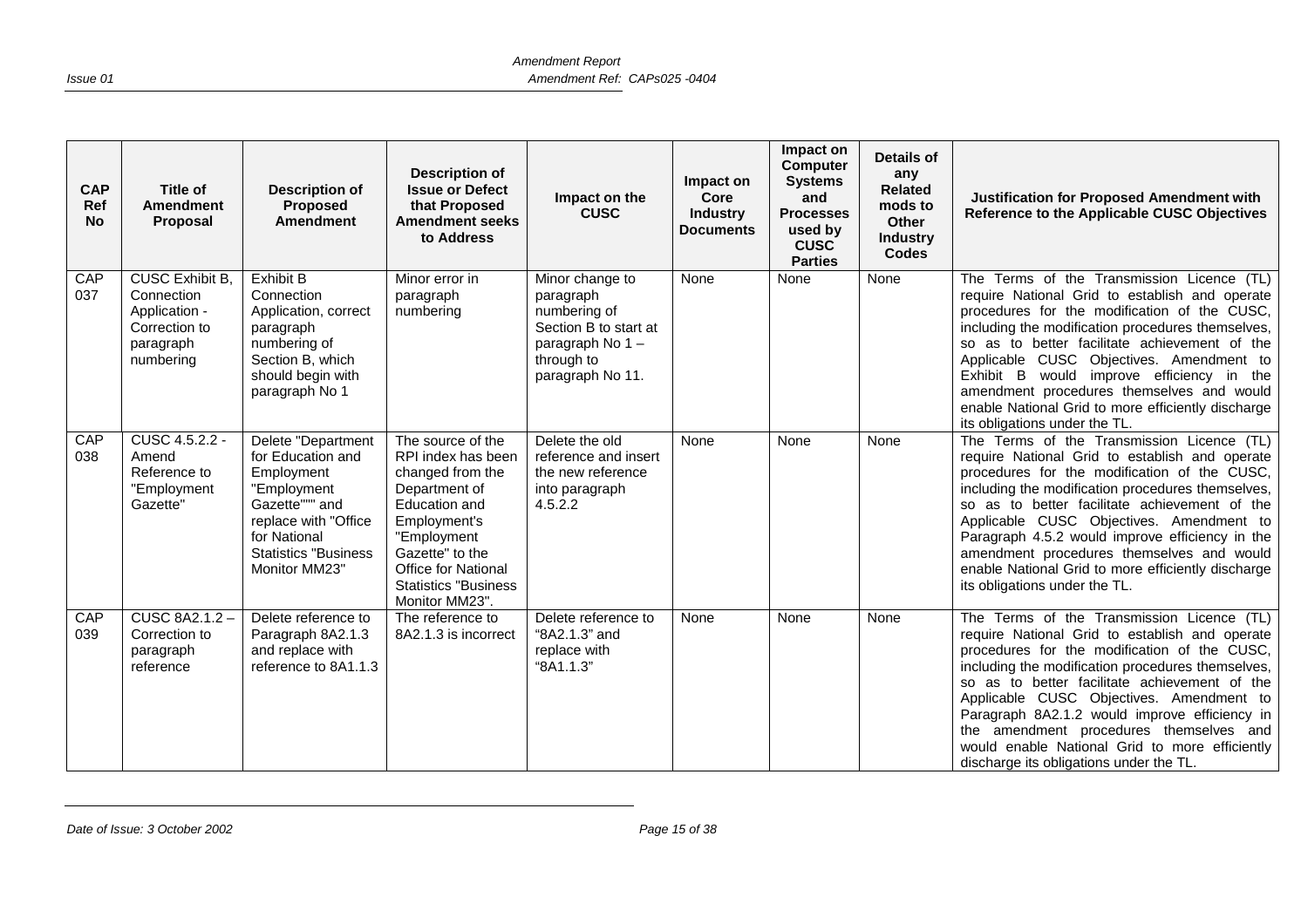| <b>CAP</b><br><b>Ref</b><br><b>No</b> | Title of<br><b>Amendment</b><br>Proposal                                                    | Description of<br>Proposed<br>Amendment                                                                                   | Description of<br><b>Issue or Defect</b><br>that Proposed<br><b>Amendment seeks</b><br>to Address | Impact on the<br><b>CUSC</b>                                | Impact on<br>Core<br><b>Industry</b><br><b>Documents</b> | Impact on<br><b>Computer</b><br><b>Systems</b><br>and<br><b>Processes</b><br>used by<br><b>CUSC</b><br><b>Parties</b> | Details of<br>any<br>Related<br>mods to<br><b>Other</b><br><b>Industry</b><br><b>Codes</b> | Justification for Proposed Amendment with<br>Reference to the Applicable CUSC Objectives                                                                                                                                                                                                                                                                                                                                                                                                                        |
|---------------------------------------|---------------------------------------------------------------------------------------------|---------------------------------------------------------------------------------------------------------------------------|---------------------------------------------------------------------------------------------------|-------------------------------------------------------------|----------------------------------------------------------|-----------------------------------------------------------------------------------------------------------------------|--------------------------------------------------------------------------------------------|-----------------------------------------------------------------------------------------------------------------------------------------------------------------------------------------------------------------------------------------------------------------------------------------------------------------------------------------------------------------------------------------------------------------------------------------------------------------------------------------------------------------|
| <b>CAP</b><br>040                     | CUSC 8.21.8 &<br>8.23.5 - Amend<br>references to<br>Applicable<br>CUSC<br><b>Objectives</b> | Insert "achievement"<br>of" after "facilitate"<br>and before "the<br>Applicable CUSC<br>Objectives" in both<br>Paragraphs | Incorrect<br>terminology in<br>references to<br>Applicable CUSC<br>Objectives                     | Insert "achievement<br>of" in Paragraphs<br>8.21.8 & 8.23.5 | None                                                     | None                                                                                                                  | None                                                                                       | Terms of the Transmission Licence (TL)<br>The<br>require National Grid to establish and operate<br>procedures for the modification of the CUSC,<br>including the modification procedures themselves,<br>so as to better facilitate achievement of the<br>Applicable CUSC Objectives. Amendment to<br>Paragraphs 8.21.8 & 8.23.5 would improve<br>efficiency<br>in the<br>amendment<br>procedures<br>themselves and would enable National Grid to<br>more efficiently discharge its obligations under the<br>TL. |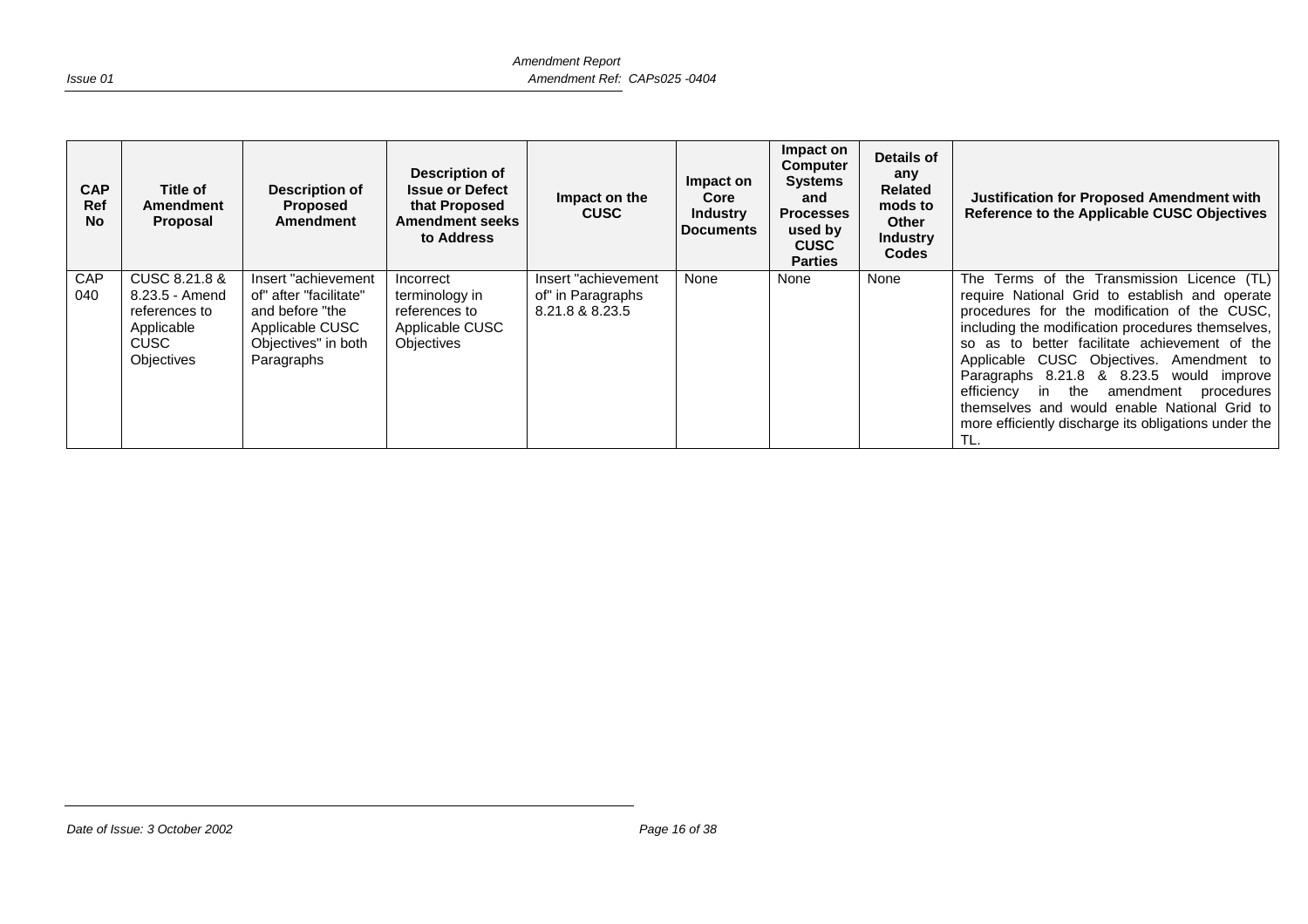#### <span id="page-16-0"></span>**Annex 2 – Proposed Text to modify CUSC**

#### **Part A - Text to give effect to the Proposed Amendment**

#### **Conformed Version**

#### **CAP025**

3.6.8 "Where the **Supplier** supplying the **Connection Site** has informed **NGC** that its has received an order or direction…."

#### **CAP026**

- 1.2.2 The different categories of connection and/or use reflect the types of utilisation which can exist. For example a **User** could . have a directly connected **Power Station** and also be acting as a **Supplier**. In that case that **User** will need to comply in relation to two categories of connection and/or use, and its obligations in relation to each will differ.
- 1.2.3 Not used. In that case that **User** will need to comply in relation to two categories of connection and/or use, and its obligations in relation to each will differ.

#### **CAP027**

Section 11

"**Use of System Supply Offer and** the notice which combines the offer

**Confirmation Notice**" and confirmation notice in relation to the **NGC Transmission System** by a **Supplier**, in the form set out in Exhibit **JG** to the **CUSC**;

#### **CAP028**

Section 11

"**Operational Notification**" the notice of that name given to the **User** by **NGC** under Paragraph 3.2.67;

#### **CAP029**

Exhibit F – Use of System Application

#### **B DATA REQUIREMENTS**

Please provide the Data required under Paragraph [6.147] of the CUSC as appropriate upon which our terms of **Offer** of use of system will be based.

#### **CAP030**

Exhibit O – Interface Agreements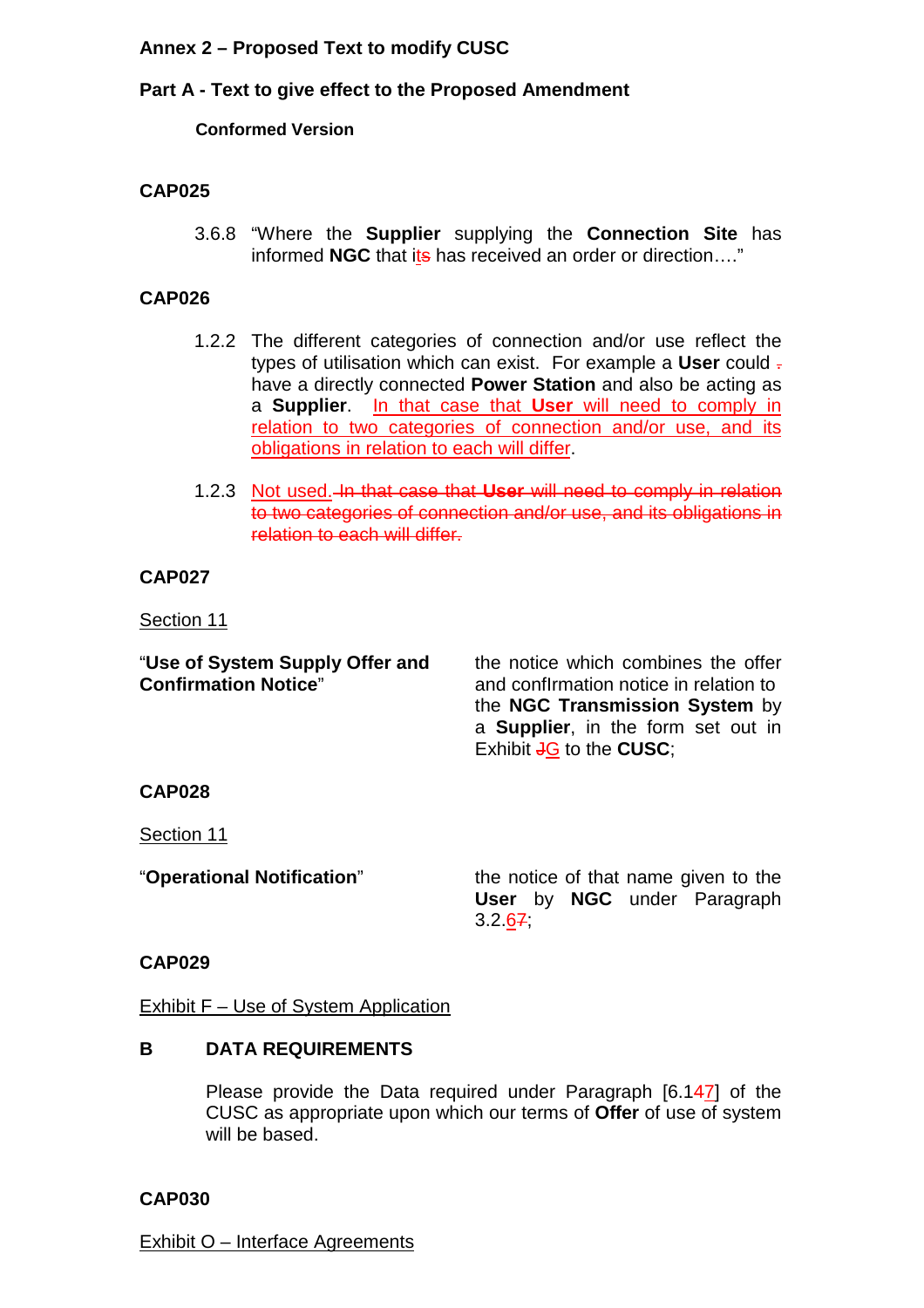12.1.4. $3(c)$  is engaged as an agent of or adviser to....

#### **CAP031**

4.1.2.7 …. in accordance with **Grid Code OC** 5.5.1.6.4 and (where applicable) **OC** 5.5.1.7,.5, the **User** shall immediately advise **NGC** of the revised capability ….

#### **CAP032**

4.5.2.7 For the avoidance of doubt, the provisions of Paragraph 9.11.3 with regard to determination ....

#### **CAP033**

Schedule 2, Exhibit 3 - Construction Agreement

5.5.2 6 If embedded not later than 3 months prior ....

#### **CAP034**

9.10.4.7(a)(i) …. In the **initial Demand Reconciliation Statement** provided in accordance with Paragraph  $9.10.4.2 \frac{4}{3}$ ;

#### **CAP035**

6.3.3(iii) (in the case of **NGC**) the **Grid Code** imposes any obl*i*gation on **NGC** to make available **Additional Scheduling Data** (asdefined in the **Grid Code**) before 31 December 1990*.*

#### **CAP036**

Schedule 3, Appendix 1, Paragraph 2. Utilisation Payment

**Where** 

- $I =$  Defined in paragraph 3 below:
- $X = 1$  (unless the circumstances in sub-paragraphs (a) through to (d) apply)

And where X shall be 0.2 in all **Settlement Periods** from ….

#### **CAP037**

#### CUSC Exhibit B, Connection Application

#### **B. THE PROPOSED POINT OF CONNECTION**

5.1. Please identify (preferably by reference to an extract from an ….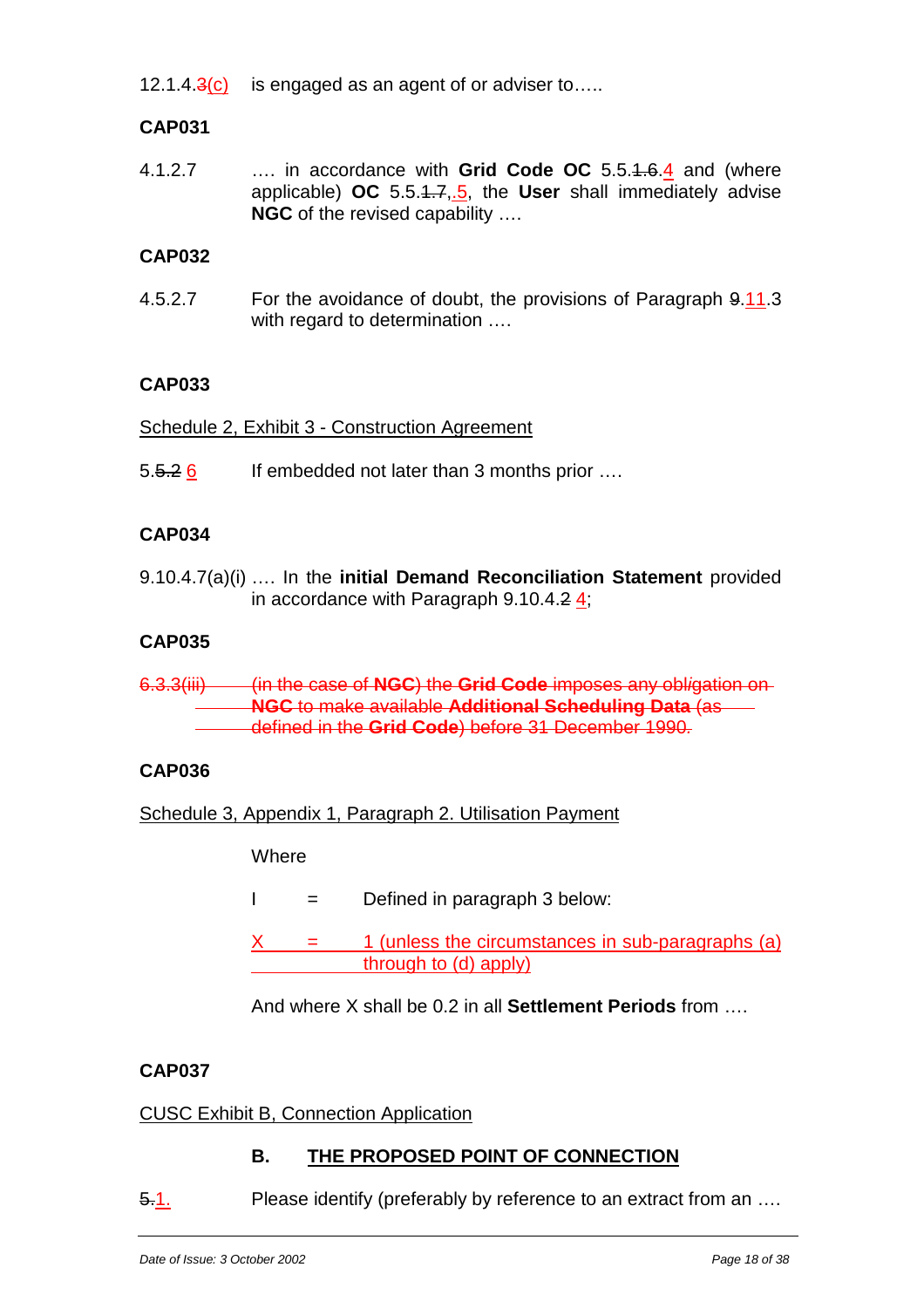- 6. 2. Please provide a plan or plans of the proposed ….
- 7.  $\frac{3}{10}$  Give details of the intended legal estate in the ....
- 8. 4. Who occupies the **Connection site** in so far as ….
- 9. 5. If you believe that a new sub-station will be needed ...
- 10. 6. If you are prepared to make available to **NGC** the land ….
- 11. 7. Is space available on the **Connection Site** for working ….
- 12. 8. Please provide details (including copies of any surveys ...
- 13. **9.** Please give details and provide copies of all ....
- 14. 10. Is access to or use of the **Connection Site** for the ….
- 15. 11. If you are aware of them, identify by reference to a plan ...

#### **CAP038**

4.5.2.2 The source of the RPI index is to be the monthly Department of Education and Employment's "Employment Gazette." Office for National Statistics "Business Monitor MM23."

#### **CAP039**

8A.2.1.2 Subject to Paragraph 8A.2.1.3 8A1.1.3, each **User** may nominate one candidate for election by giving notice to **NGC.**

#### **CAP040**

- 8.21.8 …. whether any **Alternative Amendment** could better facilitate achievement of the **Applicable CUSC Objectives** in respect of the subject matter….
- 8.23.5 …. whether any **Alternative Amendment** could better facilitate achievement of the **Applicable CUSC Objectives** in respect of the subject matter….

#### **Clean Version**

#### **CAP025**

3.6.8 "Where the **Supplier** supplying the **Connection Site** has informed **NGC** that it has received an order or direction…."

#### **CAP026**

1.2.2 The different categories of connection and/or use reflect the types of utilisation which can exist. For example a **User** could have a directly connected **Power Station** and also be acting as a **Supplier**. In that case that **User** will need to comply in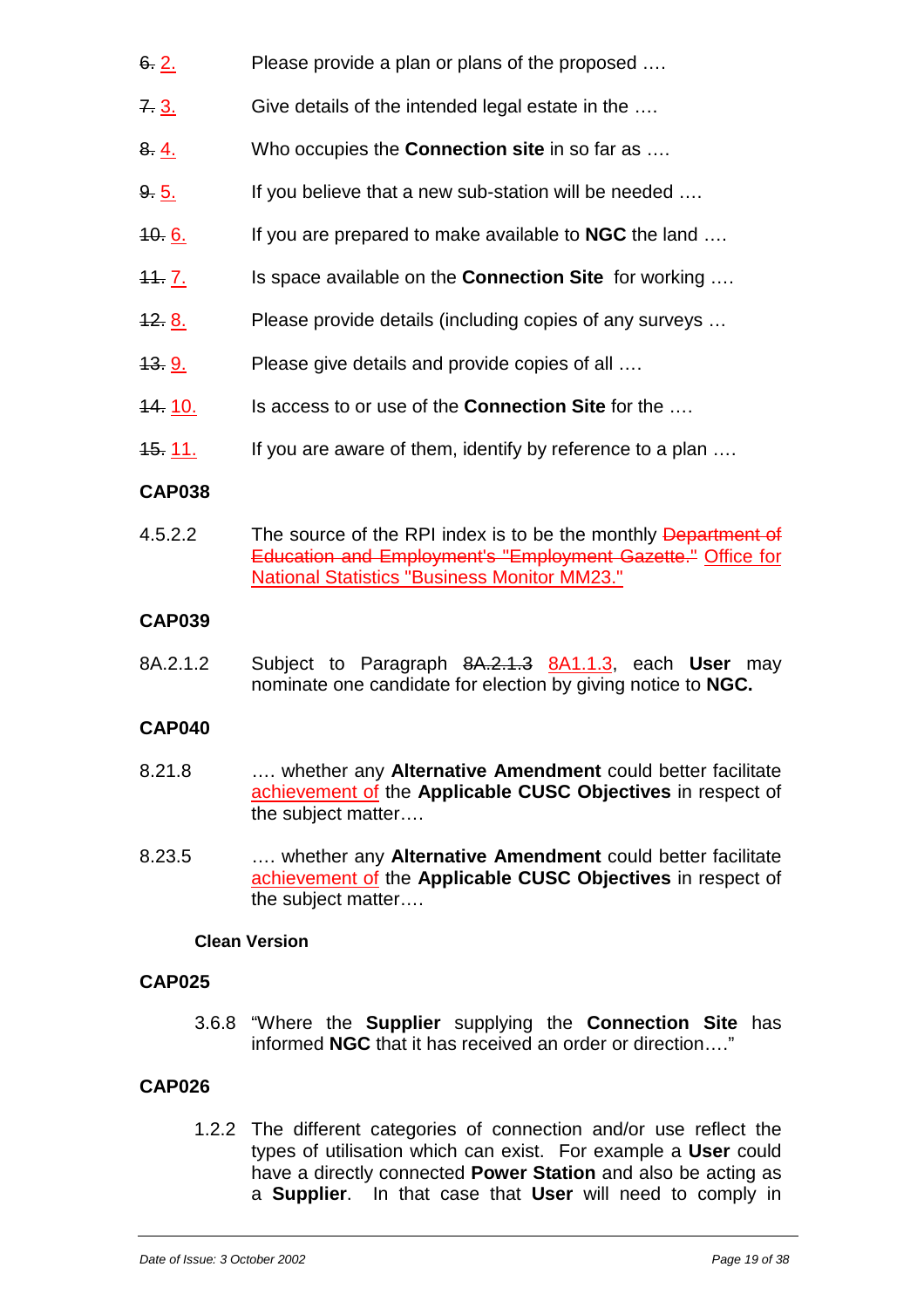relation to two categories of connection and/or use, and its obligations in relation to each will differ.

1.2.3 Not used.

#### **CAP027**

Section 11

| "Use of System Supply Offer and<br><b>Confirmation Notice"</b> | the notice which combines the offer<br>and confirmation notice in relation to<br>the NGC Transmission System by<br>a <b>Supplier</b> , in the form set out in<br>Exhibit G to the CUSC: |
|----------------------------------------------------------------|-----------------------------------------------------------------------------------------------------------------------------------------------------------------------------------------|
| <b>CAP028</b>                                                  |                                                                                                                                                                                         |

Section 11

"**Operational Notification**" the notice of that name given to the **User** by **NGC** under Paragraph 3.2.6;

#### **CAP029**

Exhibit F - Use of System Application

#### **B DATA REQUIREMENTS**

Please provide the Data required under Paragraph [6.17] of the **CUSC** as appropriate upon which our terms of **Offer** of use of system will be based.

#### **CAP030**

#### Exhibit O – Interface Agreements

12.1.4.(c) is engaged as an agent of or adviser to…..

#### **CAP031**

4.1.2.7 …. in accordance with **Grid Code OC** 5.5.4 and (where applicable) **OC** 5.5.5, the **User** shall immediately advise **NGC** of the revised capability ….

#### **CAP032**

4.5.2.7 For the avoidance of doubt, the provisions of Paragraph 11.3 with regard to determination ....

#### **CAP033**

Schedule 2, Exhibit 3 - Construction Agreement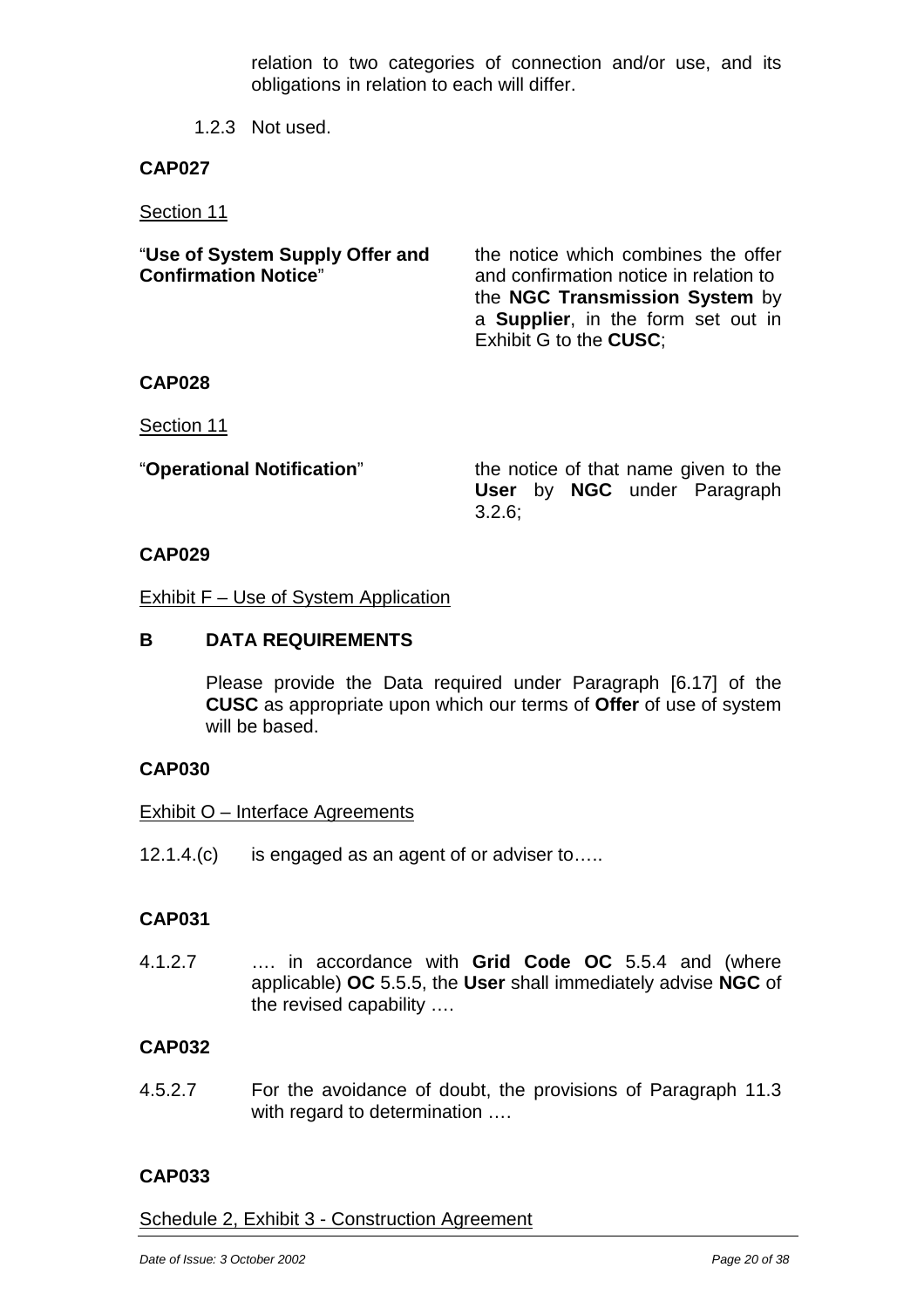5.6 If embedded not later than 3 months prior ….

#### **CAP034**

9.10.4.7(a)(i) …. In the **initial Demand Reconciliation Statement** provided in accordance with Paragraph 9.10.4.4;

#### **CAP035**

(Text deleted)

#### **CAP036**

Schedule 3, Appendix 1, Paragraph 2. Utilisation Payment

**Where** 

|   | $=$ | Defined in paragraph 3 below:                                              |
|---|-----|----------------------------------------------------------------------------|
| X | $=$ | 1 (unless the circumstances in sub-paragraphs (a)<br>through to (d) apply) |

And where X shall be 0.2 in all **Settlement Periods** from ….

#### **CAP037**

#### CUSC Exhibit B, Connection Application

#### **B. THE PROPOSED POINT OF CONNECTION**

| Please identify (preferably by reference to an extract from an |
|----------------------------------------------------------------|
|----------------------------------------------------------------|

- 2. Please provide a plan or plans of the proposed ….
- 3. Give details of the intended legal estate in the ….
- 4. Who occupies the **Connection site** in so far as ….
- 5. If you believe that a new sub-station will be needed ….
- 6. If you are prepared to make available to **NGC** the land ….
- 7. Is space available on the **Connection Site** for working ….
- 8. Please provide details (including copies of any surveys …

9. Please give details and provide copies of all ….

- 10. Is access to or use of the **Connection Site** for the ….
- 11. If you are aware of them, identify by reference to a plan ....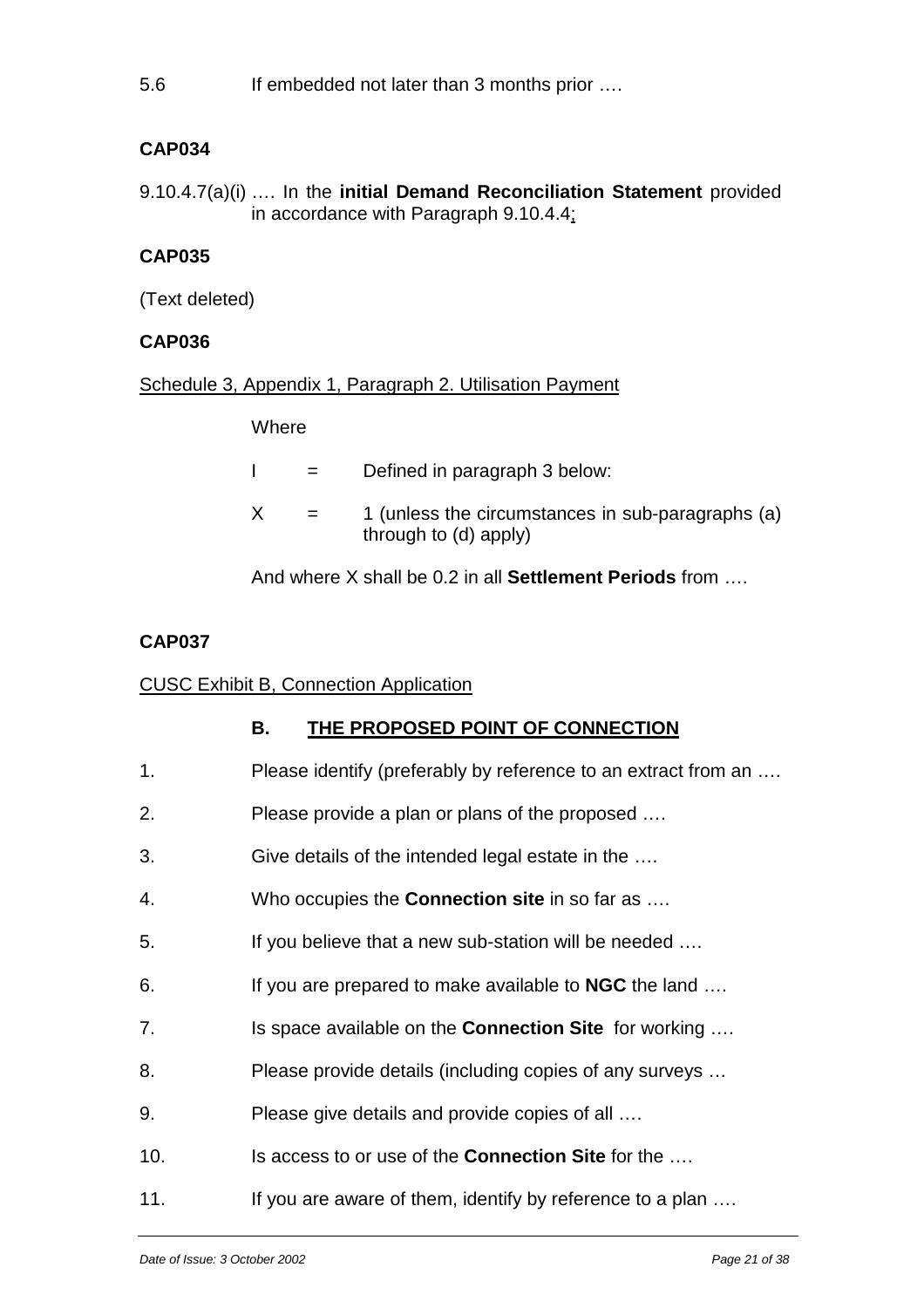#### **CAP038**

4.5.2.2 The source of the RPI index is to be the monthly Office for National Statistics "Business Monitor MM23."

#### **CAP039**

8A.2.1.2 Subject to Paragraph 8A1.1.3, each **User** may nominate one candidate for election by giving notice to **NGC.**

#### **CAP040**

- 8.21.8 …. whether any **Alternative Amendment** could better facilitate achievement of the **Applicable CUSC Objectives** in respect of the subject matter….
- 8.23.5 …. whether any **Alternative Amendment** could better facilitate achievement of the **Applicable CUSC Objectives** in respect of the subject matter….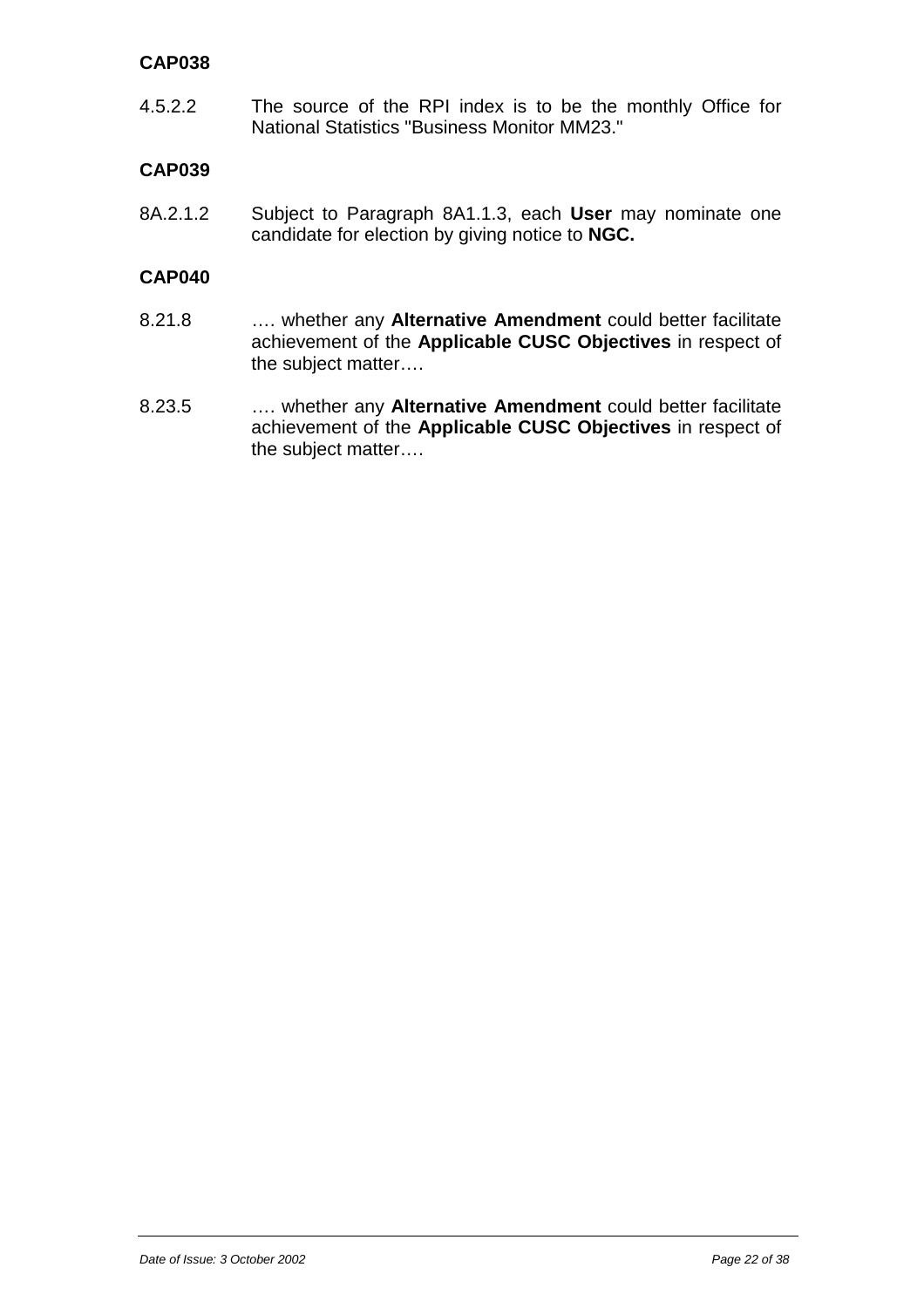#### <span id="page-22-0"></span>**Part B - Text to give effect to the Alternative Amendments**

#### **CAP026**

#### **Conformed Version**

1.2.2 The different categories of connection and/or use reflect the types of utilisation which can exist. For example a **User** could . have a directly connected **Power Station** and also be acting as a **Supplier**. In that case that **User** will need to comply in relation to two categories of connection and/or use, and its obligations in relation to each will differ.

#### 1.2.3

- 1.2.43Section 1, Sections 5 to 8 and Sections 10 and 11 of the **CUSC** apply to all categories of connection and/or use, and therefore should be complied with by all **Users**, subject as specifically provided in those Sections. Section 4 of the **CUSC** applies to **Users** who provide **Balancing Services** to **NGC**, and contains its own provisions on applicability to such **Users.**
- 1.2.54 In relation to Sections 2, 3 and 9 the following table sets out the applicability of those Sections in addition to those Sections referred to in Paragraph 1.2.3:

|     | <b>Categories</b>                                                                | <b>Applicable Sections</b> |
|-----|----------------------------------------------------------------------------------|----------------------------|
| 1.  | <b>Power Station</b> directly connected to the<br><b>NGC Transmission System</b> | $2$ and $3$                |
| 2.  | <b>Non-Embedded Customer Site</b>                                                | 2 only                     |
| 3.  | <b>Distribution System directly connected</b><br>to the NGC Transmission System  | 2 only                     |
| 4.  | <b>Suppliers</b>                                                                 | 3 only                     |
| 5.  | <b>Embedded Power Station</b>                                                    | 3 only                     |
| 6.  | <b>Small Power Station Trading Parties</b>                                       | 3 only                     |
| 7.  | Interconnector User                                                              | 9 Part II only             |
| 8.  | <b>Interconnector Error Administrator</b>                                        | 9 Part II only             |
| 9.  | Interconnector Owner                                                             | 9 Part I only              |
| 10. | <b>Distribution Interconnector Owner</b>                                         | 3 Only                     |

**Users**, when making a **Connection Application** or **Use of System Application** (in each case in the form of the relevant exhibit), should identify the category for which they are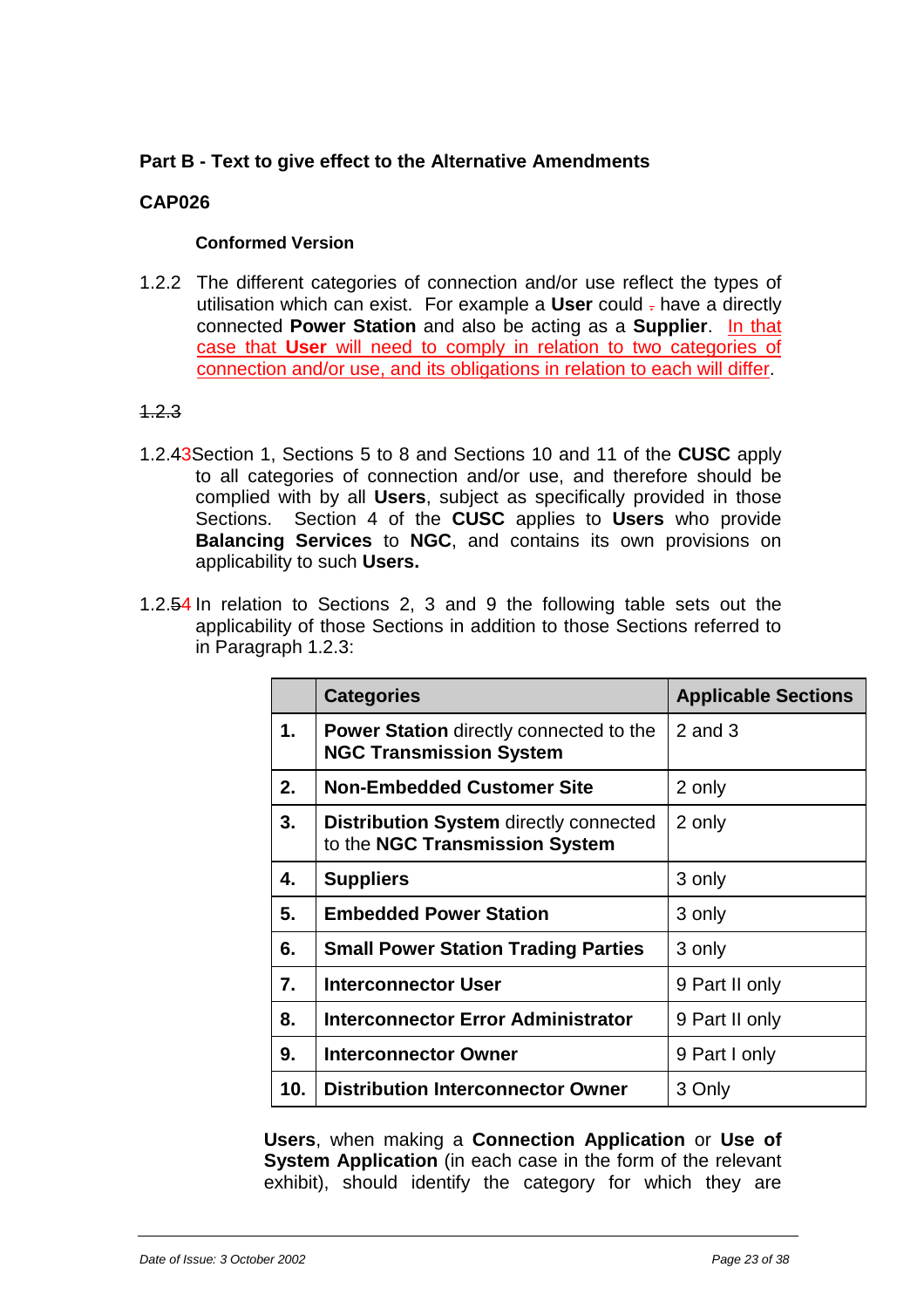applying.

- 1.2.65Each **Bilateral Agreement, Use of System Supply Confirmation Notice** or **Use of System Interconnector Confirmation Notice,** will set out the category of connection and/or use to which it relates.
- 1.2.76 Where a Paragraph states a category of connection and/or use, or type of **User**, to which that Paragraph (or part of that Paragraph) applies, the application of that Paragraph (or part of Paragraph) shall be limited to the **User** in relation to that category of connection and/or use, or type of **User**, described.
- 1.2.87 Where a Paragraph does not state a category of connection and/or use, or type of **User**, to which that Paragraph (or some part of that Paragraph) applies, that Paragraph (or part of the Paragraph) shall apply to all types of **Users** and categories of connection and/or use.
- 1.2.98 Where a Paragraph is stated "as between **NGC** and that **User**", rights and obligations under that Paragraph shall arise only between **NGC** and each **User** individually to whom that Paragraph applies. Accordingly, no **User** shall enjoy any rights nor incur any obligations against any other **User** pursuant to the terms of any such Paragraph*.*

#### **Clean Version**

- 1.2.2 The different categories of connection and/or use reflect the types of utilisation which can exist. For example a **User** could have a directly connected **Power Station** and also be acting as a **Supplier**. In that case that **User** will need to comply in relation to two categories of connection and/or use, and its obligations in relation to each will differ.
- 1.2.3 Section 1, Sections 5 to 8 and Sections 10 and 11 of the **CUSC** apply to all categories of connection and/or use, and therefore should be complied with by all **Users**, subject as specifically provided in those Sections. Section 4 of the **CUSC** applies to **Users** who provide **Balancing Services** to **NGC**, and contains its own provisions on applicability to such **Users.**
- 1.2.4 In relation to Sections 2, 3 and 9 the following table sets out the applicability of those Sections in addition to those Sections referred to in Paragraph 1.2.3:

|    | <b>Categories</b>                                                                | <b>Applicable Sections</b> |
|----|----------------------------------------------------------------------------------|----------------------------|
| 1. | <b>Power Station</b> directly connected to the<br><b>NGC Transmission System</b> | $2$ and $3$                |
| 2. | <b>Non-Embedded Customer Site</b>                                                | 2 only                     |
| 3. | <b>Distribution System directly connected</b><br>to the NGC Transmission System  | 2 only                     |
| 4. | <b>Suppliers</b>                                                                 | 3 only                     |
| 5. | <b>Embedded Power Station</b>                                                    | 3 only                     |
| 6. | <b>Small Power Station Trading Parties</b>                                       | 3 only                     |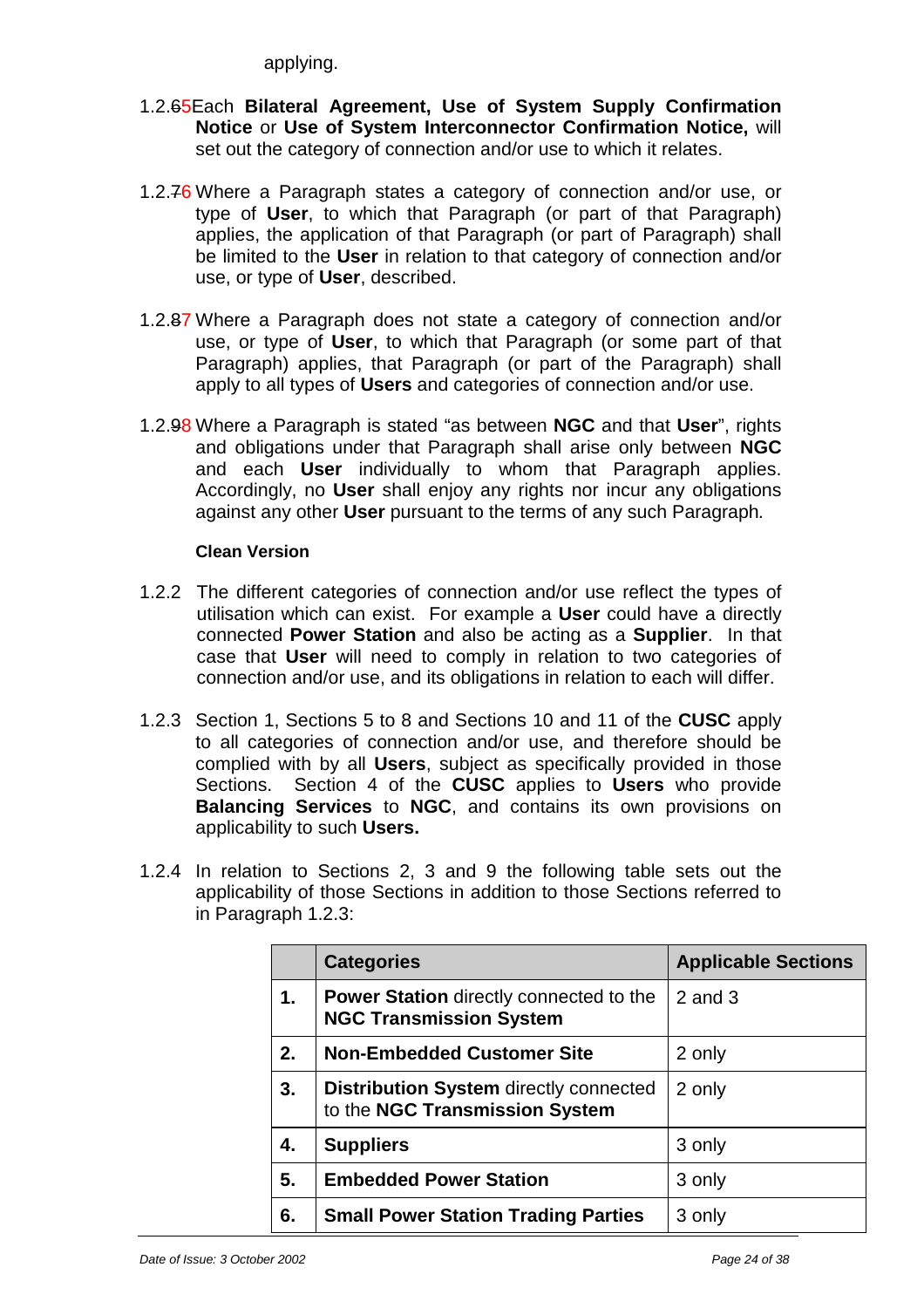|     | <b>Categories</b>                         | <b>Applicable Sections</b> |
|-----|-------------------------------------------|----------------------------|
| 7.  | <b>Interconnector User</b>                | 9 Part II only             |
| 8.  | <b>Interconnector Error Administrator</b> | 9 Part II only             |
| 9.  | <b>Interconnector Owner</b>               | 9 Part I only              |
| 10. | <b>Distribution Interconnector Owner</b>  | 3 Only                     |

**Users**, when making a **Connection Application** or **Use of System Application** (in each case in the form of the relevant exhibit), should identify the category for which they are applying.

- 1.2.5 Each **Bilateral Agreement, Use of System Supply Confirmation Notice** or **Use of System Interconnector Confirmation Notice,** will set out the category of connection and/or use to which it relates.
- 1.2.6 Where a Paragraph states a category of connection and/or use, or type of **User**, to which that Paragraph (or part of that Paragraph) applies, the application of that Paragraph (or part of Paragraph) shall be limited to the **User** in relation to that category of connection and/or use, or type of **User**, described.
- 1.2.7 Where a Paragraph does not state a category of connection and/or use, or type of **User**, to which that Paragraph (or some part of that Paragraph) applies, that Paragraph (or part of the Paragraph) shall apply to all types of **Users** and categories of connection and/or use.
- 1.2.8 Where a Paragraph is stated "as between **NGC** and that **User**", rights and obligations under that Paragraph shall arise only between NGC and each **User** individually to whom that Paragraph applies. Accordingly, no **User** shall enjoy any rights nor incur any obligations against any other **User** pursuant to the terms of any such Paragraph.

#### **CAP040**

#### **Conformed Version**

- 8.21.8 …. whether any **Alternative Amendment** could better facilitate achieving the **Applicable CUSC Objectives** in respect of the subject matter….
- 8.23.5 …. whether any **Alternative Amendment** could better facilitate achieving the **Applicable CUSC Objectives** in respect of the subject matter….

#### **Clean Version**

#### **CAP040**

8.21.8 …. whether any **Alternative Amendment** could better facilitate achieving the **Applicable CUSC Objectives** in respect of the subject matter….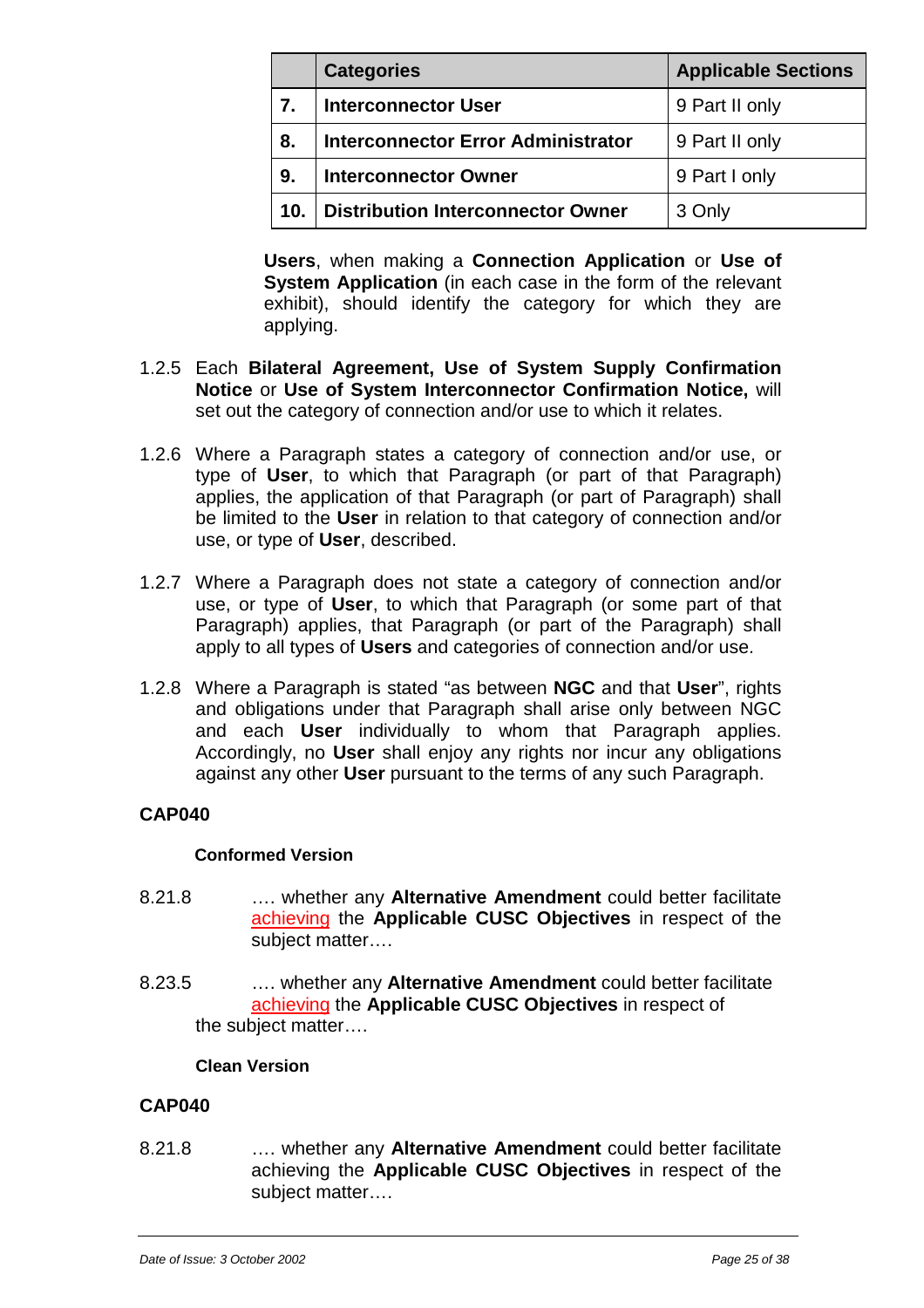8.23.5 …. whether any **Alternative Amendment** could better facilitate achieving the **Applicable CUSC Objectives** in respect of the subject matter….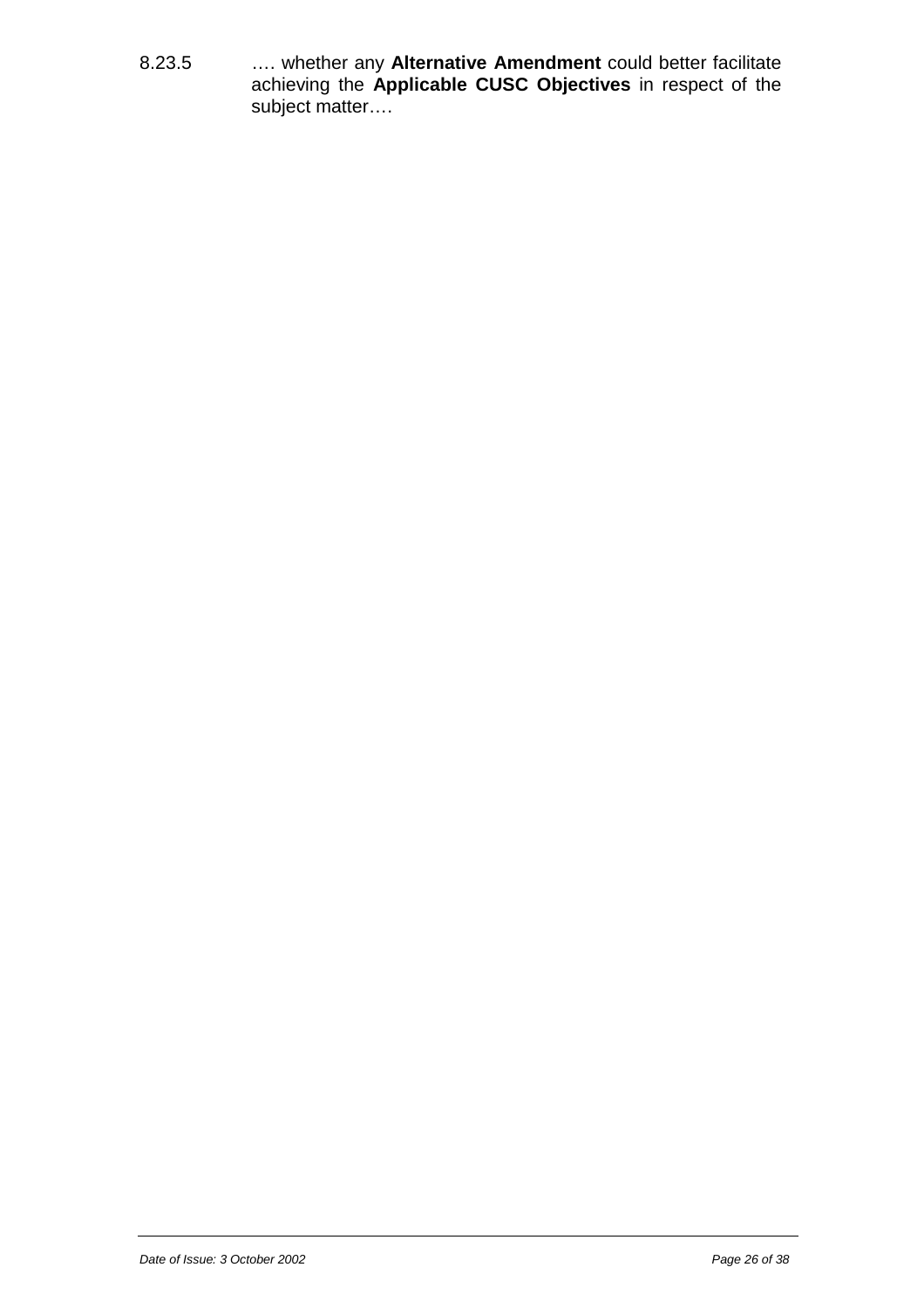#### <span id="page-26-0"></span>**Annex 3 – Copies of Representations Received to Consultation**

This Annex includes copies of any representations received following circulation of the Consultation Document (circulated on 23 August 2002, requesting comments by close of business on 20 September 2002).

| No.            | Company                                                               | <b>File Number</b> |
|----------------|-----------------------------------------------------------------------|--------------------|
|                | PowerGen                                                              | CAPs025-040 CR-01  |
| $\overline{2}$ | Scottish Power Generation Ltd. & Scottish Power<br>Energy Retail Ltd. | CAPs025-040 CR-02  |
| 3              | <b>London Electricity Group</b>                                       | CAPs025-040 CR-03  |
| 4              | <b>TXU Europe</b>                                                     | CAPs025-040 CR-04  |
| 5              | <b>British Energy</b>                                                 | CAPs025-040 CR-05  |
| 6              | <b>British Gas</b>                                                    | CAPs025-040 CR-06  |
|                | Innogy                                                                | CAPs025-040 CR-07  |

Representations were received from the following parties: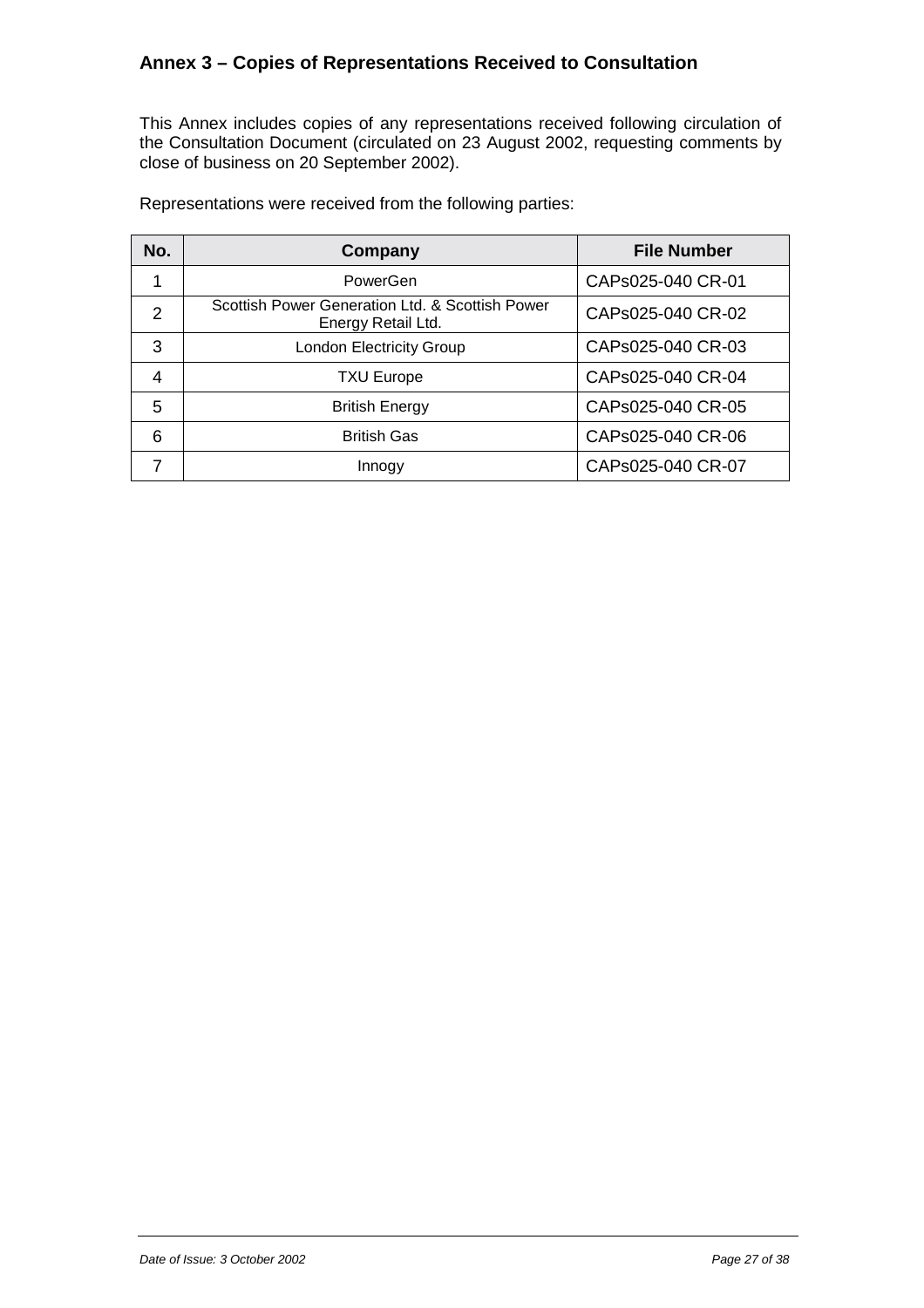| <b>Reference</b> | CAPs025-040-CR-01 |
|------------------|-------------------|
| Company          | PowerGen UK plc   |

Christiane Sykes Strategy and Regulation



Richard Dunn Commercial Development The National Grid Company plc National Grid House Kirby Corner Road **Coventry** CV4 8JY

2 September 2002 Reference CAP021

Dear Richard

#### **Reference: CAP 25-40 housekeeping Amendments**

Powergen is in favour of the above housekeeping amendments as they improve the efficiency of the amendment procedures and so facilitate the achievement of the applicable CUSC objectives.

Yours sincerely,

<u> IG/ces</u>

Christiane Sykes.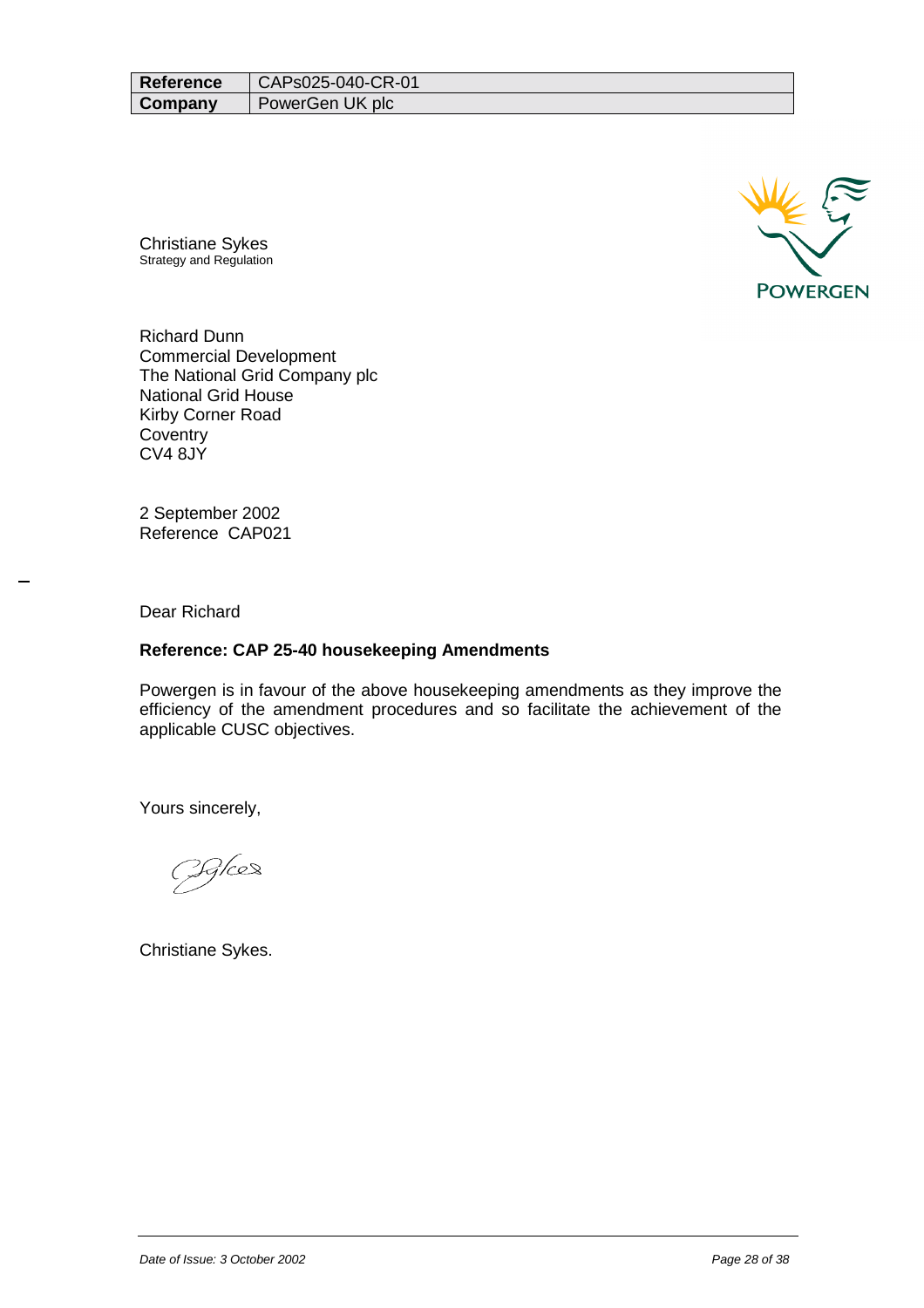**Reference | CAPs025-040-CR-02 Company** Scottish Power Generation Ltd. & Scottish Power Energy Retail Ltd.

#### **CUSC Amendment Consultation**

To: Richard Dunn 16th September 2002 **Commercial**  National Grid Company plc National Grid House Kirby Corner Road Coventry CV4 8JY

CAP025 to CAP040: "Housekeeping" Amendments

Dear Richard,

Many thanks for the opportunity to consider the consultation document in respect of CUSC Amendment Proposals CAP025 to CAP040. This response is provided on behalf of Scottish Power Generation Limited and ScottishPower Energy Retail Limited.

We agree with the proposed changes as better facilitating the Applicable CUSC Objective allowing NGC to efficiently discharge its Licence obligations. However, please note the following comment:

**CAP040** – for the sake of consistency, the same change ("achievement of") is required in Paragraph 8.17.1 (two references).

As NGC has highlighted that the timing of these changes is of no material impact, we are puzzled as to why they cannot be implemented 10 days after an Authority decision, whenever that is delivered, instead of a full month or more later (as indicated in 4.1 of the consultation document).

If you wish to discuss the content of this response, please do not hesitate to contact me.

Yours sincerely,

Abid Sheikh Commercial Analyst (0141 568 3113)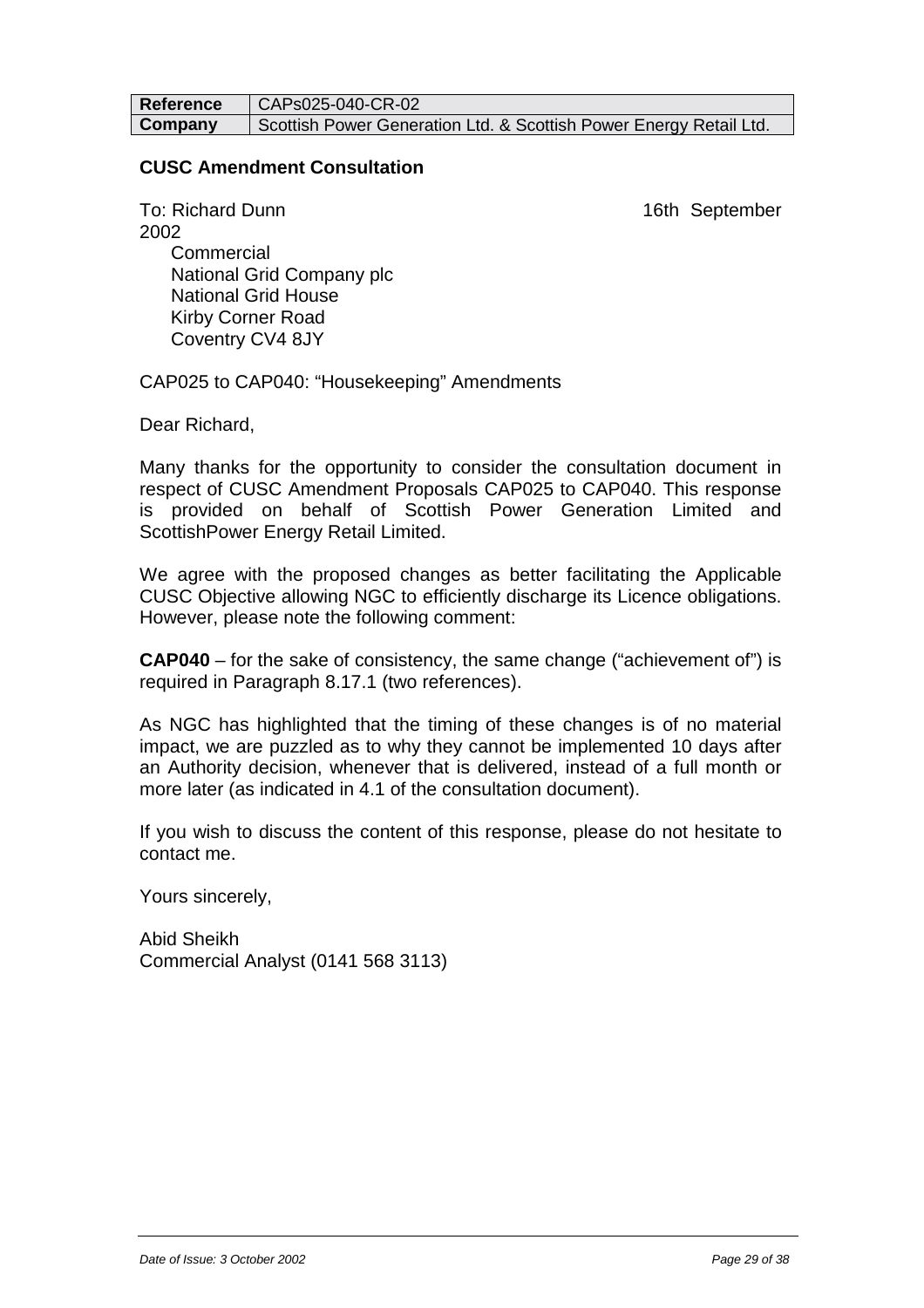| Reference | CAPs025-040-CR-03               |
|-----------|---------------------------------|
| Company   | <b>London Electricity Group</b> |

#### From: **Cecil Dick [Dick.Cecil@le-group.co.uk]**

| Sent:    | 18 September 2002 16:28                 |
|----------|-----------------------------------------|
| lTo:     | Dunn, Richard                           |
| Subject: | Consultation Response -CAP025 to CAP040 |

#### **Consultation Response -CAP025 to CAP040 'Housekeeping' Amendments**

This response from London Electricity Group is on behalf of all the groups CUSC Parties.

We are in favour of each of Amendment CAP025 to CAP040 inclusive. We consider the respective CUSC Objectives would be better met with the approval and implementation of these Amendments.

In particular, where codification error has occurred we considered it is a requirement to correct it.

Dick Cecil London Electricity Group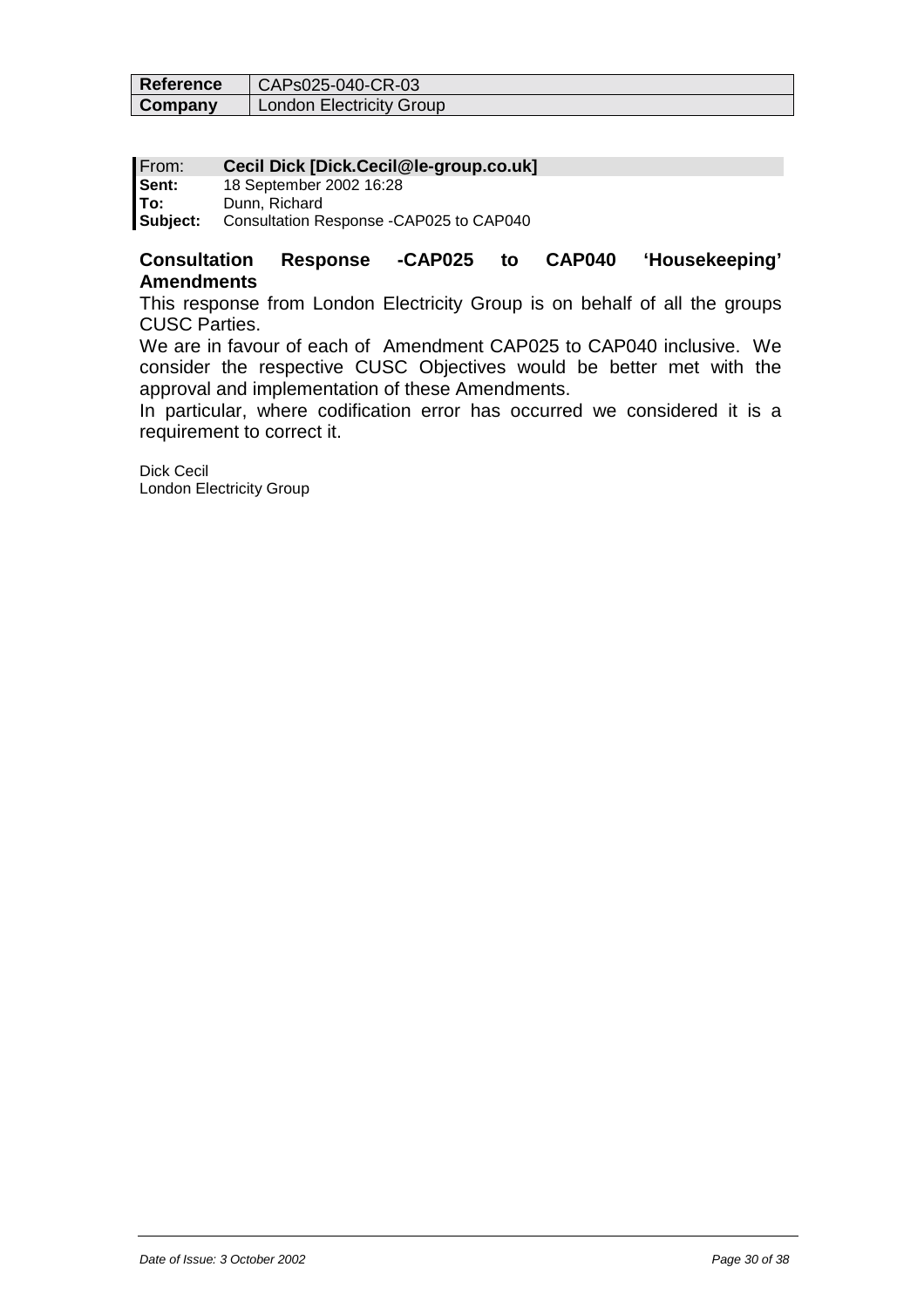| <b>Reference</b> | CAPs025-040-CR-04 |
|------------------|-------------------|
| Company          | <b>TXU Europe</b> |

# **Energy Trading Ltd**

National Grid Company plc Wherstead Park Kirby Corner Road Wherstead Coventry **Ipswich** CV4 8JY Suffolk

#### **Richard Dunn TXU Europe**

IP9 2AQ

19<sup>th</sup> September 2002

#### **CAP025-040 Consultation Response**

Dear Richard

We confirm that we support the Amendment proposals as drafted.

Yours sincerely

Philip Russell Market Development Manager For and on behalf of the 21 TXU CUSC Parties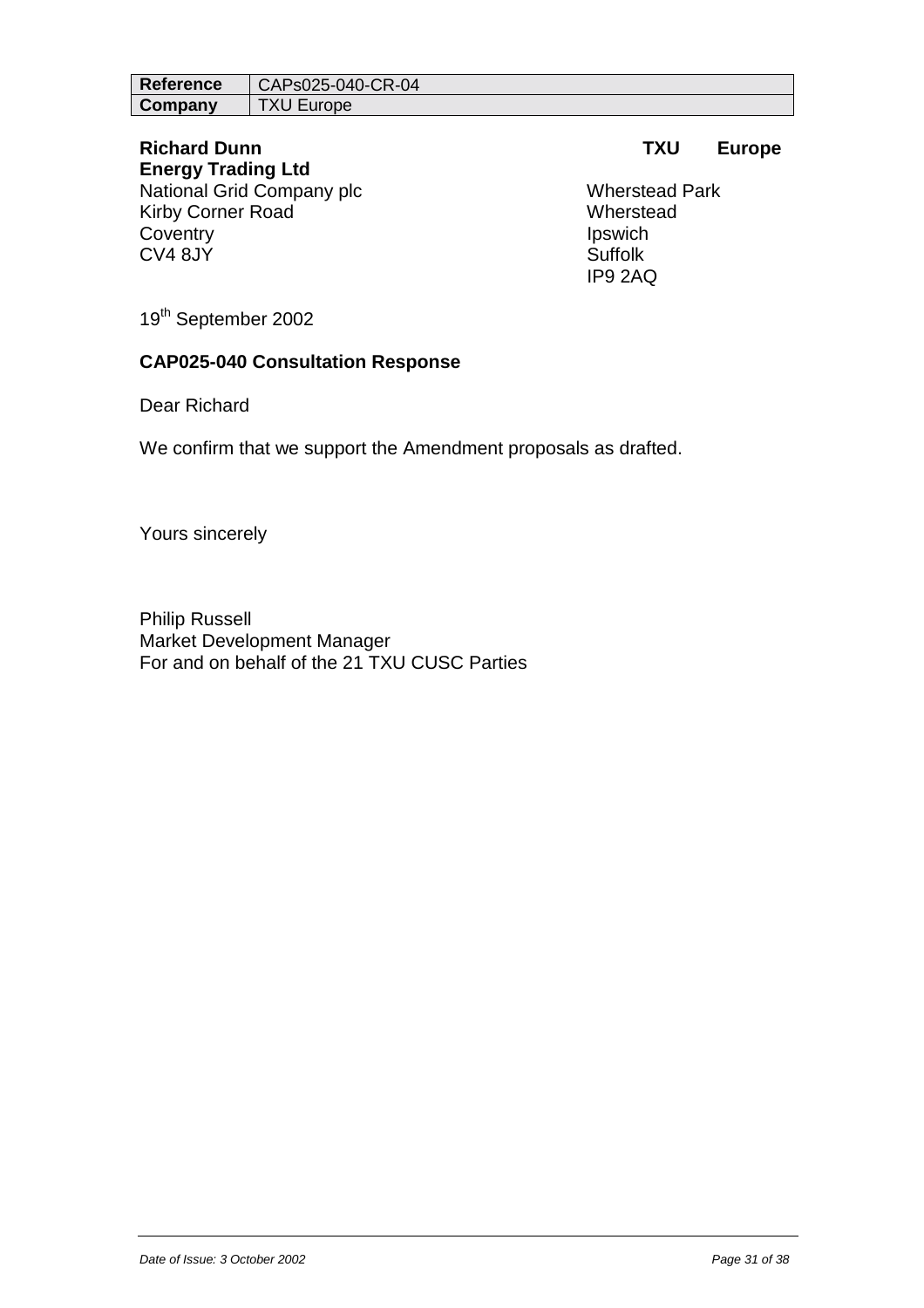# **British Energy**

18<sup>th</sup> September 2002

Emma Groves Commercial Development The National Grid Company plc Kirby Corner Road **COVENTRY** CV4 8JY

Dear Emma,

#### **CUSC Consultation Document CAPs 025-040: Housekeeping Amendments**

In consideration of the above CAPs, we would advise that we SUPPORT the approval and implementation of all of the CAPs 025 to 040 inclusive.

If you have any queries associated with this response, please do not hesitate to contact me to discuss further

Yours faithfully,

Steve Phillips

Senior Trading Consultant Market Development Power & Energy Trading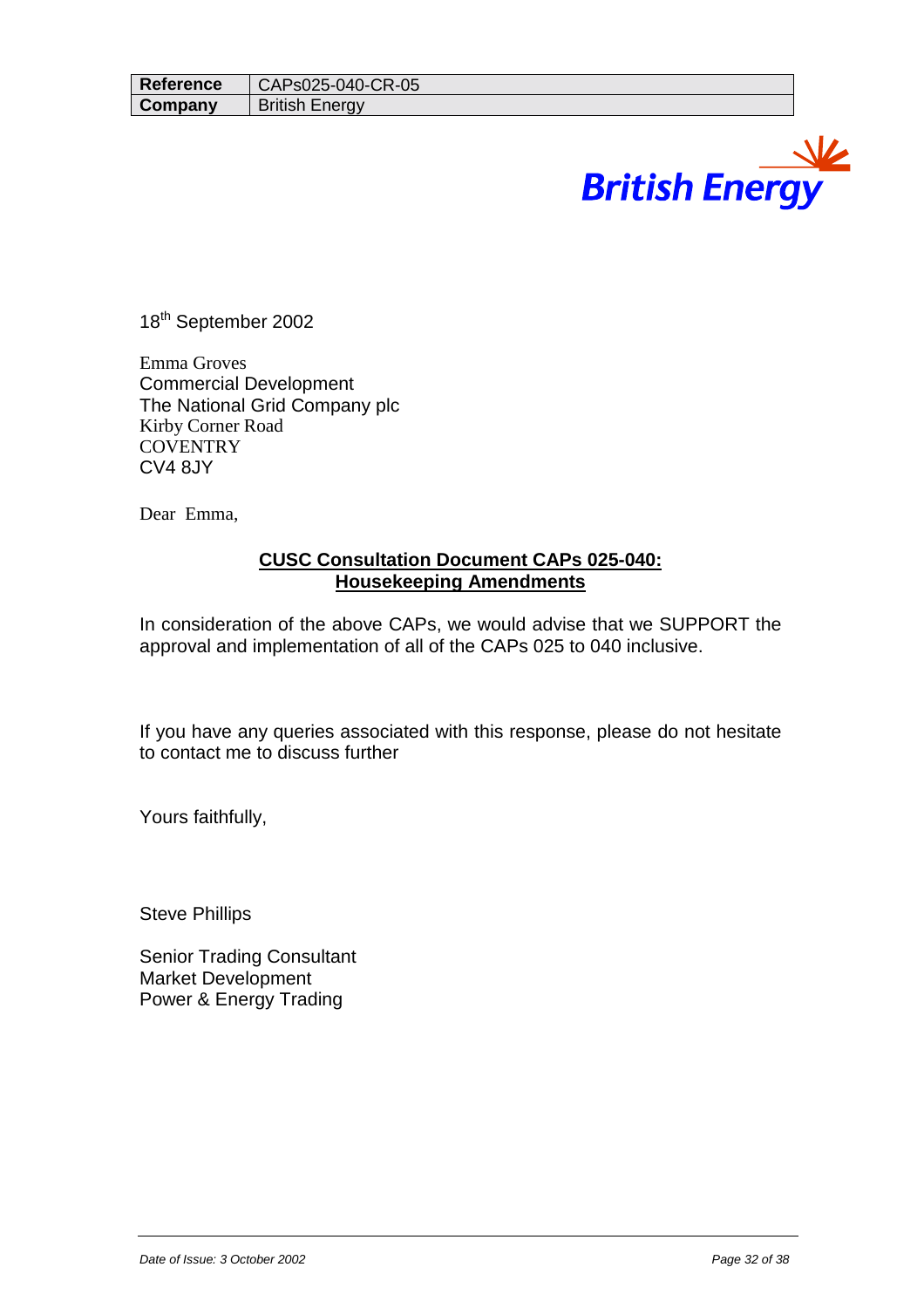

**Charter Court 50 Windsor Road Slough Berkshire SL1 2HA**

Tel. (01753) 758051 Fax (01753) 758170

Our Ref. Your Ref. 03 October 2002

- Commercial

Dear Richard,

#### **Re: CAP025 – 040 "Housekeeping" Amendments**

Thank you for the opportunity to comment on the above referenced Amendment Proposals. British Gas Trading (BGT) offers the following comments and views.

CAP025 – Change supported

National Grid Company plc

For the Attention of Richard Dunn

National Grid House Kirby Corner Road

**Coventry** CV4 8JY

CAP026 – Change supported

CAP027 – Change supported in principle. Note typographical error in definition "confirmation"

CAP028 – Change supported

CAP029 – Change supported

CAP030 – Change supported

CAP031 – Change supported

CAP032 – Change supported in principle. However, we believe the cross-reference should be to Paragraph 11.3

CAP033 – Change supported

CAP034 – Change supported

CAP035 - Change supported

CAP036 – Change supported

CAP037 – Change supported

CAP038 – Change supported in principle. Please confirm whether reference should be to MM22 rather than MM23.

CAP039 – Change supported

CAP040 – Change supported

We note, in Section 4 of the report, that NGC are proposing a number of different implementation dates, depending upon the date any decision is received from the Authority. BGT do not understand the basis for the difference in dates and believe that a common period of 10 days after the Authority decision should be adequate (particularly as under NGC proposals a decision received on 1st December would be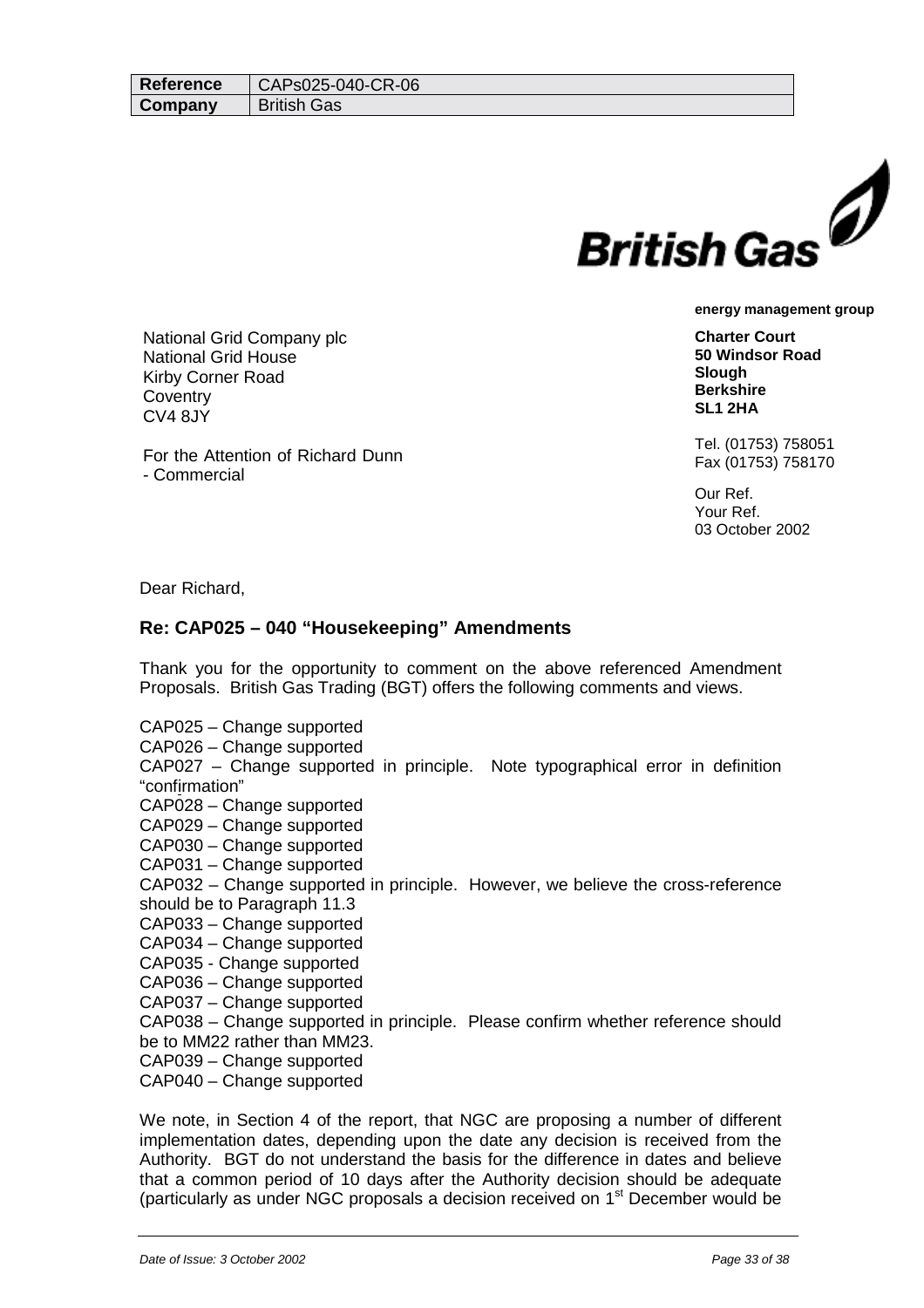implemented on the 11<sup>th</sup> December, whilst one made on the 1<sup>st</sup> November wouldn't be made until 31<sup>st</sup> December!).

Should you require clarification of any of our comments, please do not hesitate to contact me.

Yours sincerely,

Simon Goldring Transportation Manager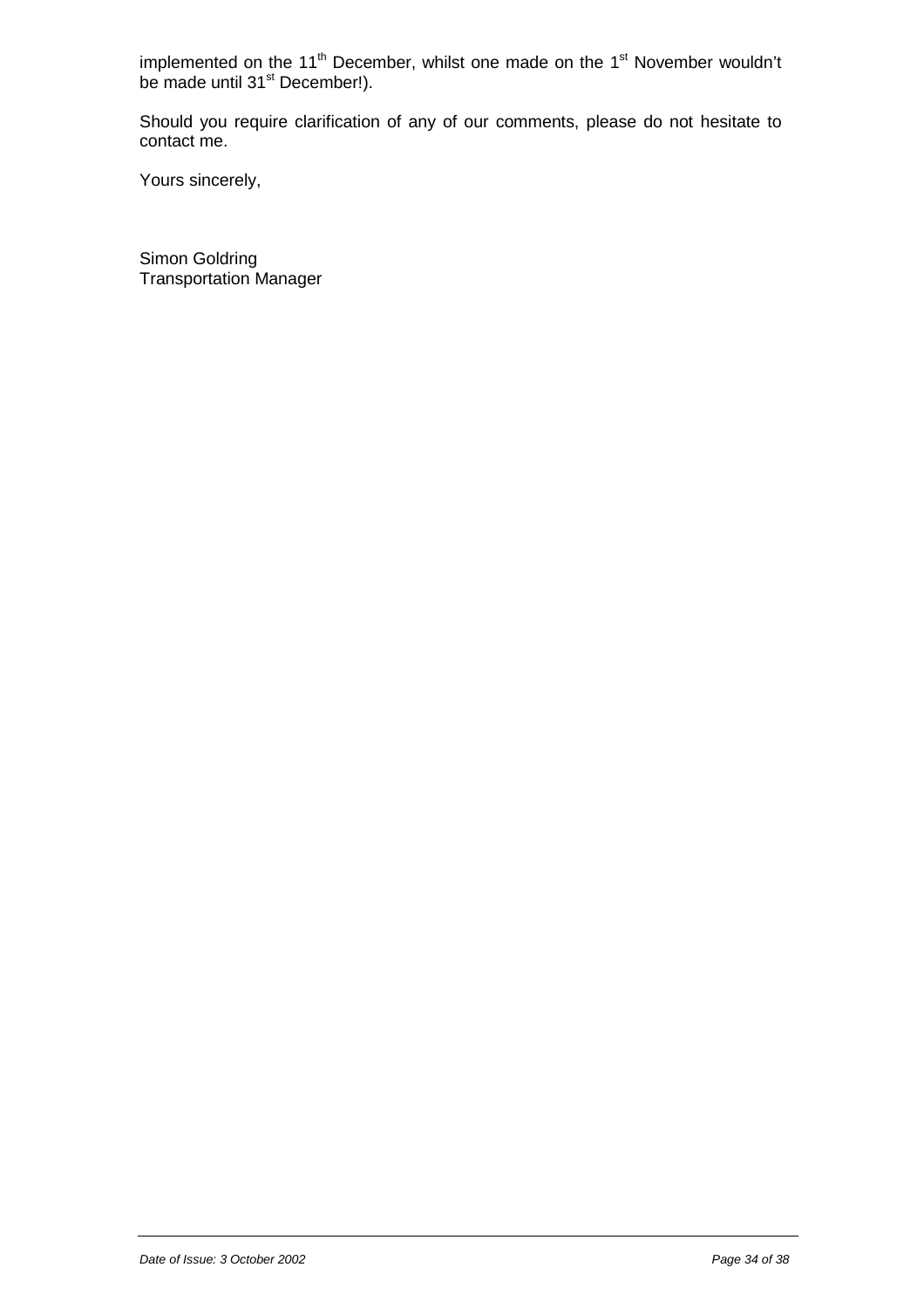| Reference | CAPs025-040-CR-07 |
|-----------|-------------------|
| Company   | Innogy            |

From: **Bill Reed [BILL.REED@INNOGY.COM] Sent:** 23 September 2002 09:50 **To:** Dunn, Richard **Subject:** RE: CUSC Mods Cap25 - 40



Form - CAPs0... Please find this late response on behalf of Innogy plc, npower

Limited,

Innogy Cogen Trading Limited, Innogy Cogen Limited, npower Direct Limited, npower Northern Limited, npower Yorkshire Limited

*<<Proforma Response Form - CAPs025-040.doc>> Bill*

*The information contained in this email is intended only for the use of the intended recipient at the email address to which it has been addressed. If the reader of this message is not an intended recipient, you are hereby notified that you have received this document in error and that any review, dissemination or copying of the message or associated attachments is strictly prohibited.*

*If you have received this email in error, please contact the sender by return email or call 01793 877777 and ask for the sender and then delete it immediately from your system.*

*Please note that neither Innogy nor the sender accepts any responsibility for viruses and it is your responsibility to scan* attachments (if any).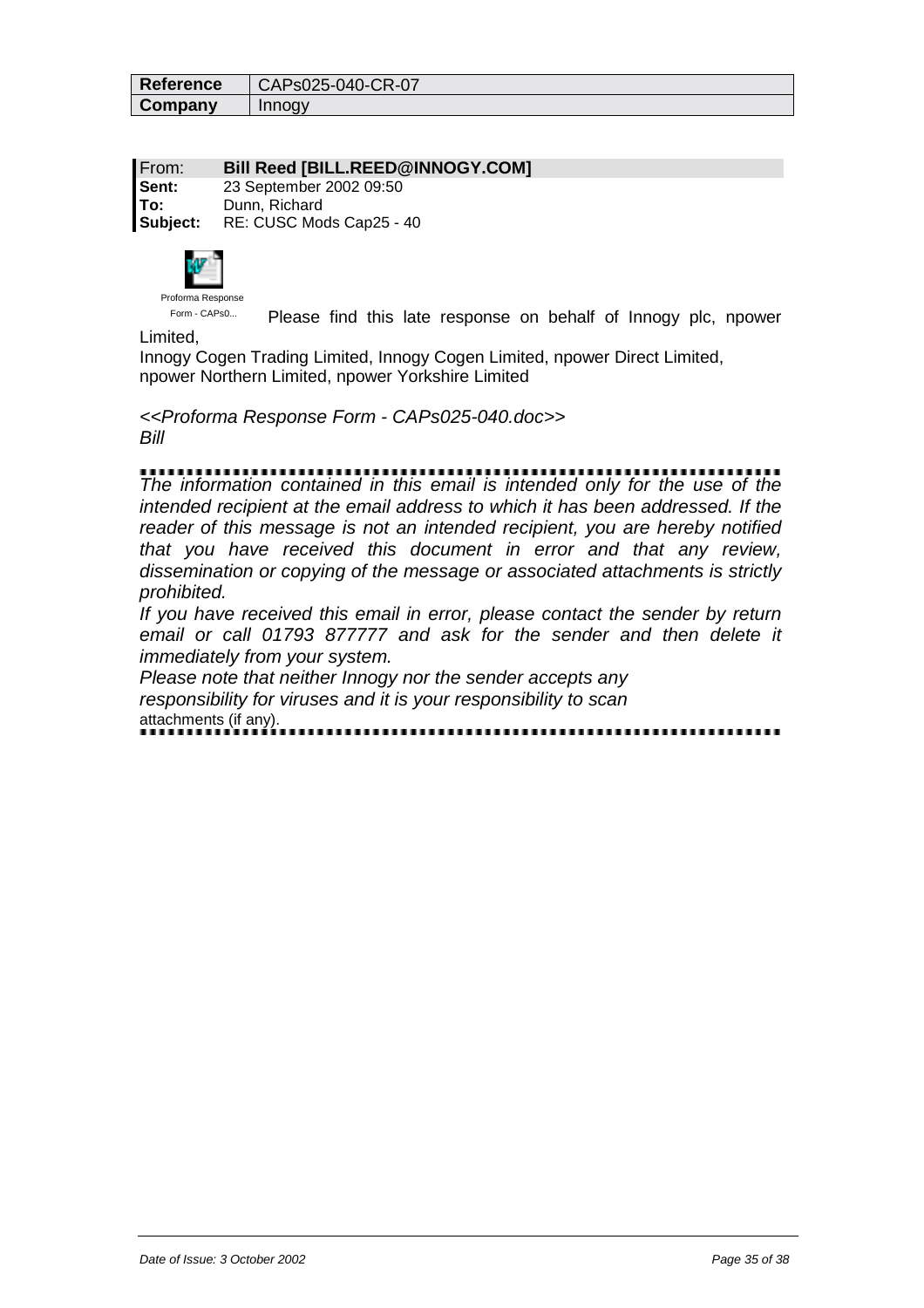## **Proforma Response Form**

| <b>CAP Ref</b><br><b>No</b> | <b>Title of Amendment Proposal</b>                                                              | Do you<br>support the              | <b>Comments (with reference to the Applicable</b><br><b>CUSC Objectives)</b>                                                                                                                           |
|-----------------------------|-------------------------------------------------------------------------------------------------|------------------------------------|--------------------------------------------------------------------------------------------------------------------------------------------------------------------------------------------------------|
|                             |                                                                                                 | Amendment<br>Proposal<br>(yes/no)? |                                                                                                                                                                                                        |
| <b>CAP025</b>               | CUSC 3.6.8 - Minor Text<br>Amendment                                                            | Yes                                |                                                                                                                                                                                                        |
| <b>CAP026</b>               | CUSC 1.2.2 - Merge with 1.2.3                                                                   | Yes                                |                                                                                                                                                                                                        |
| <b>CAP027</b>               | CUSC 11.3 - Correction to<br>Definition                                                         | Yes                                |                                                                                                                                                                                                        |
| <b>CAP028</b>               | CUSC 11.3 - Correction to<br>paragraph reference                                                | Yes                                |                                                                                                                                                                                                        |
| CAP029                      | CUSC Exhibit F, Part B -<br>Correction<br>to<br>paragraph<br>reference                          | Yes                                |                                                                                                                                                                                                        |
| <b>CAP030</b>               | CUSC Exhibit O Paragraph<br>12.1.4.3<br>Correction<br>$\mathbf{r}$<br>to<br>paragraph numbering | Yes                                |                                                                                                                                                                                                        |
| <b>CAP031</b>               | CUSC 4.1.2.7 - Corrections to<br><b>Grid Code References</b>                                    | Yes                                |                                                                                                                                                                                                        |
| CAP032                      | CUSC 4.5.2.7 - Correction to<br>paragraph reference                                             | Yes                                |                                                                                                                                                                                                        |
| <b>CAP033</b>               | CUSC- Schedule 2, Exhibit 3 -<br>Correction<br>to<br>paragraph<br>numbering                     | Yes                                |                                                                                                                                                                                                        |
| <b>CAP034</b>               | CUSC 9.10.4.7 - Correction to<br>paragraph reference                                            | Yes                                |                                                                                                                                                                                                        |
| <b>CAP035</b>               | CUSC 6.3.3 (iii) - Deletion of<br>redundant<br>paragraph<br>and<br>associated definition        | Yes                                |                                                                                                                                                                                                        |
| CAP036                      | CUSC Schedule 3, Appendix 1<br>- Clarification of value of X                                    | Yes                                |                                                                                                                                                                                                        |
| <b>CAP037</b>               | CUSC Exhibit B, Connection<br>Application -<br>Correction to<br>paragraph numbering             | Yes                                |                                                                                                                                                                                                        |
| <b>CAP038</b>               | CUSC 4.5.2.2<br>Amend<br>$\blacksquare$<br>Reference<br>to<br>"Employment<br>Gazette"           | Yes                                |                                                                                                                                                                                                        |
| <b>CAP039</b>               | CUSC 8A2.1.2 - Correction to<br>paragraph reference                                             | Yes                                |                                                                                                                                                                                                        |
| <b>CAP040</b>               | CUSC 8.21.8 & 8.23.5 - Amend<br>references to Applicable CUSC<br>Objectives                     | Yes                                | This appears to allow facilitation of the<br>achievement of the CUSC objectives, which, as<br>set out in the licence in C7F 1(b) are to facilitate<br>competition - is this facilitating facilitation? |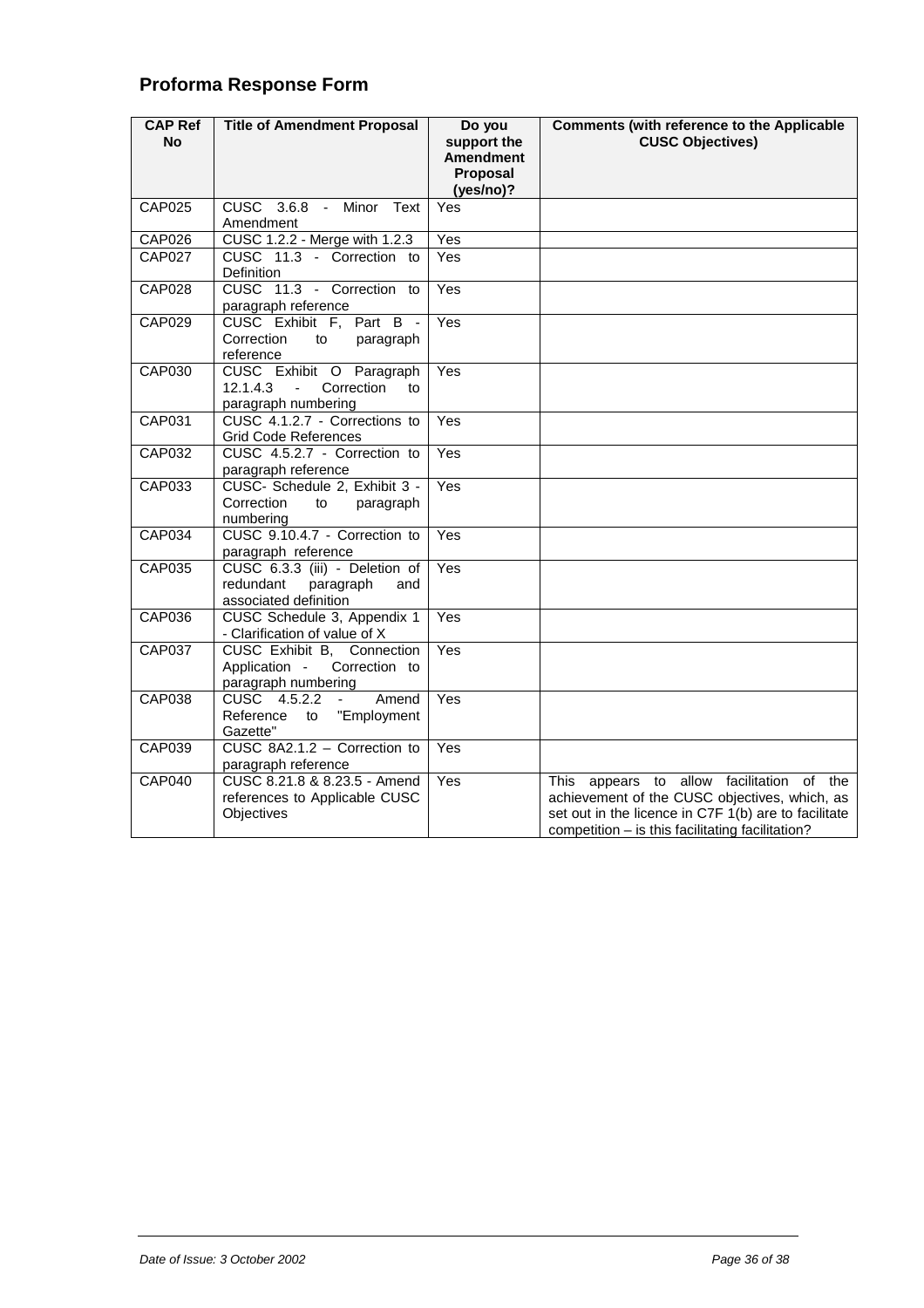#### **Annex 4 – Copies of Comments received on the Draft Amendment Report**

This Annex includes copies of any representations received following circulation of the Draft Amendment Report (circulated on 25 September 2002), requesting comments by close of business on 2 October 2002).

Representations were received from the following parties:

| No. | Company            | <b>File Number</b> |
|-----|--------------------|--------------------|
|     | <b>British Gas</b> | CAPs 025-040-AR-01 |